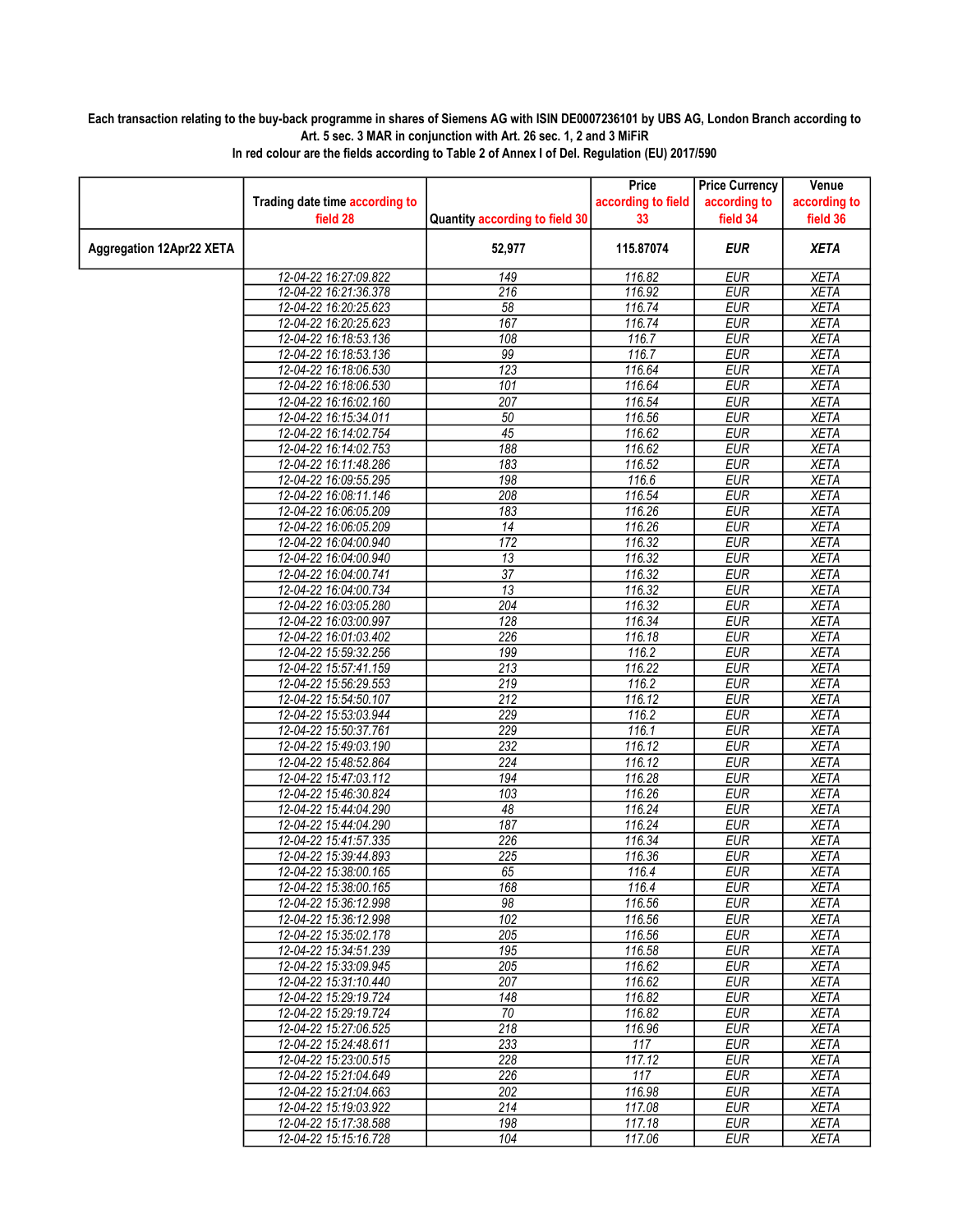| 12-04-22 15:15:16.728 | 56             | 117.06 | <b>EUR</b> | <b>XETA</b> |
|-----------------------|----------------|--------|------------|-------------|
| 12-04-22 15:15:16.004 | 60             | 117.06 | <b>EUR</b> | <b>XETA</b> |
| 12-04-22 15:14:01.065 | 210            | 117.04 | <b>EUR</b> | <b>XETA</b> |
|                       |                |        |            |             |
| 12-04-22 15:11:28.384 | 206            | 117.1  | <b>EUR</b> | <b>XETA</b> |
| 12-04-22 15:10:11.437 | 224            | 117.1  | <b>EUR</b> | <b>XETA</b> |
| 12-04-22 15:07:21.126 | 221            | 117.08 | <b>EUR</b> | <b>XETA</b> |
| 12-04-22 15:07:21.126 | 205            | 117.08 | <b>EUR</b> | <b>XETA</b> |
| 12-04-22 15:05:03.412 | 67             | 117.18 | <b>EUR</b> | <b>XETA</b> |
| 12-04-22 15:05:03.412 | 161            | 117.16 | <b>EUR</b> | <b>XETA</b> |
| 12-04-22 15:03:31.249 | 219            | 117.14 | <b>EUR</b> | <b>XETA</b> |
|                       |                |        |            |             |
| 12-04-22 15:01:58.281 | 195            | 117.06 | <b>EUR</b> | <b>XETA</b> |
| 12-04-22 14:59:59.374 | 225            | 117.18 | <b>EUR</b> | <b>XETA</b> |
| 12-04-22 14:57:36.966 | 125            | 117    | <b>EUR</b> | <b>XETA</b> |
| 12-04-22 14:57:36.953 | 40             | 117    | <b>EUR</b> | <b>XETA</b> |
| 12-04-22 14:57:36.944 | 36             | 117    | <b>EUR</b> | <b>XETA</b> |
| 12-04-22 14:55:54.404 | 227            | 117.04 | <b>EUR</b> | <b>XETA</b> |
| 12-04-22 14:54:06.919 | 197            | 117.1  | <b>EUR</b> | <b>XETA</b> |
|                       |                |        |            |             |
| 12-04-22 14:54:06.919 | 15             | 117.1  | <b>EUR</b> | <b>XETA</b> |
| 12-04-22 14:53:49.590 | 232            | 117.12 | <b>EUR</b> | <b>XETA</b> |
| 12-04-22 14:51:48.047 | 215            | 116.98 | <b>EUR</b> | <b>XETA</b> |
| 12-04-22 14:49:16.356 | 61             | 116.94 | <b>EUR</b> | <b>XETA</b> |
| 12-04-22 14:49:16.356 | 87             | 116.94 | <b>EUR</b> | <b>XETA</b> |
| 12-04-22 14:49:16.353 | 69             | 116.94 | <b>EUR</b> | <b>XETA</b> |
| 12-04-22 14:49:15.947 | 12             | 116.94 | <b>EUR</b> | <b>XETA</b> |
| 12-04-22 14:47:44.583 | 87             | 116.92 | <b>EUR</b> | <b>XETA</b> |
| 12-04-22 14:47:44.583 | 148            | 116.92 | <b>EUR</b> | <b>XETA</b> |
|                       |                |        |            |             |
| 12-04-22 14:46:01.061 | 222            | 116.62 | <b>EUR</b> | <b>XETA</b> |
| 12-04-22 14:43:15.575 | 176            | 116.46 | <b>EUR</b> | <b>XETA</b> |
| 12-04-22 14:43:15.575 | 58             | 116.46 | <b>EUR</b> | <b>XETA</b> |
| 12-04-22 14:41:16.699 | 118            | 116.4  | <b>EUR</b> | <b>XETA</b> |
| 12-04-22 14:41:16.699 | 107            | 116.4  | <b>EUR</b> | <b>XETA</b> |
| 12-04-22 14:40:52.330 | 205            | 116.32 | <b>EUR</b> | <b>XETA</b> |
| 12-04-22 14:39:38.556 | 218            | 116.56 | <b>EUR</b> | <b>XETA</b> |
| 12-04-22 14:39:38.556 | 12             | 116.56 | <b>EUR</b> | <b>XETA</b> |
| 12-04-22 14:37:59.473 | 93             | 116.32 | <b>EUR</b> | <b>XETA</b> |
| 12-04-22 14:37:59.473 | 93             | 116.32 | <b>EUR</b> | <b>XETA</b> |
| 12-04-22 14:37:59.473 | 34             | 116.32 | <b>EUR</b> | <b>XETA</b> |
| 12-04-22 14:35:46.643 | 152            | 116.04 | <b>EUR</b> | <b>XETA</b> |
| 12-04-22 14:35:46.643 |                |        |            |             |
|                       | 57             | 116.04 | <b>EUR</b> | <b>XETA</b> |
| 12-04-22 14:33:48.692 | 212            | 115.98 | <b>EUR</b> | <b>XETA</b> |
| 12-04-22 14:32:46.523 | 86             | 116.12 | <b>EUR</b> | <b>XETA</b> |
| 12-04-22 14:32:46.523 | 121            | 116.12 | <b>EUR</b> | <b>XETA</b> |
| 12-04-22 14:30:50.731 | 225            | 116.32 | EUR        | XETA        |
| 12-04-22 14:29:47.839 | 125            | 116.34 | <b>EUR</b> | <b>XETA</b> |
| 12-04-22 14:29:47.839 | 83             | 116.34 | <b>EUR</b> | XETA        |
| 12-04-22 14:28:45.489 | 204            | 116.4  | <b>EUR</b> | XETA        |
| 12-04-22 14:28:45.489 | 10             | 116.4  | EUR        | XETA        |
| 12-04-22 14:25:40.599 | $\overline{3}$ | 116.42 | <b>EUR</b> | <b>XETA</b> |
| 12-04-22 14:25:40.300 | 56             | 116.42 | <b>EUR</b> | <b>XETA</b> |
| 12-04-22 14:25:40.291 | $\overline{7}$ | 116.42 | <b>EUR</b> | <b>XETA</b> |
| 12-04-22 14:25:40.121 | 27             | 116.42 | <b>EUR</b> |             |
|                       |                |        |            | <b>XETA</b> |
| 12-04-22 14:25:40.073 | 127            | 116.42 | $E$ UR     | XETA        |
| 12-04-22 14:21:58.688 | 200            | 116.32 | <b>EUR</b> | XETA        |
| 12-04-22 14:19:03.441 | 89             | 116.48 | <b>EUR</b> | XETA        |
| 12-04-22 14:19:03.441 | 87             | 116.48 | <b>EUR</b> | <b>XETA</b> |
| 12-04-22 14:19:03.441 | 46             | 116.48 | <b>EUR</b> | <b>XETA</b> |
| 12-04-22 14:16:00.342 | 211            | 116.28 | <b>EUR</b> | <b>XETA</b> |
| 12-04-22 14:12:31.803 | 225            | 116.26 | <b>EUR</b> | <b>XETA</b> |
| 12-04-22 14:09:40.328 | 219            | 116.48 | EUR        | <b>XETA</b> |
| 12-04-22 14:08:47.169 | 150            | 116.62 | EUR        | <b>XETA</b> |
|                       |                |        |            |             |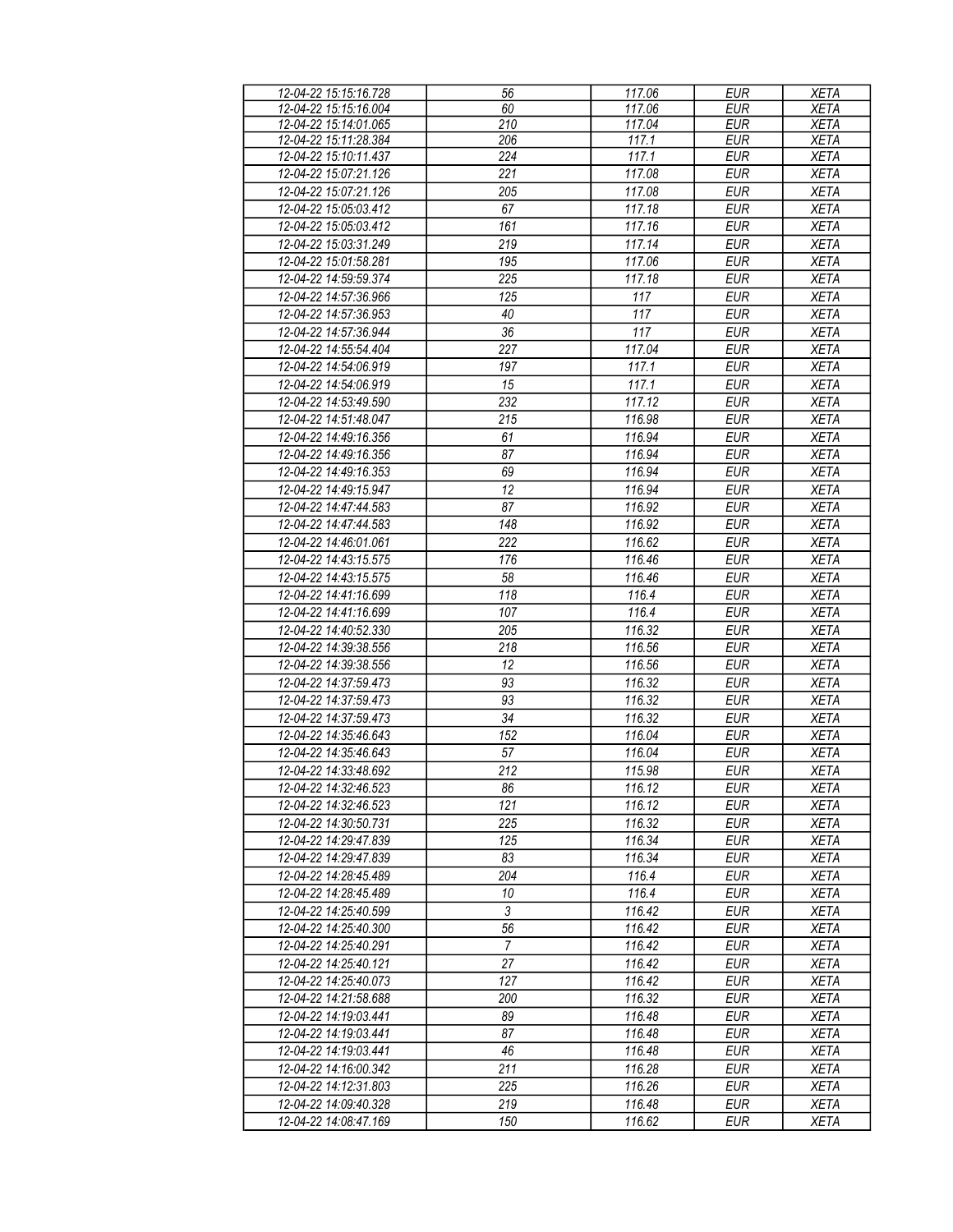| 12-04-22 14:08:47.169 | 64              | 116.62 | <b>EUR</b> | <b>XETA</b> |
|-----------------------|-----------------|--------|------------|-------------|
| 12-04-22 14:07:12.529 | 199             | 116.7  | <b>EUR</b> | <b>XETA</b> |
| 12-04-22 14:04:49.681 | $\overline{94}$ | 116.88 | <b>EUR</b> | <b>XETA</b> |
| 12-04-22 14:04:49.681 | 105             | 116.88 | <b>EUR</b> | <b>XETA</b> |
| 12-04-22 14:01:16.793 | 209             | 116.88 | <b>EUR</b> | <b>XETA</b> |
| 12-04-22 13:58:24.342 | 225             | 116.94 | <b>EUR</b> | <b>XETA</b> |
|                       |                 |        | <b>EUR</b> |             |
| 12-04-22 13:55:16.967 | 230             | 117.06 |            | <b>XETA</b> |
| 12-04-22 13:53:04.062 | 225             | 117.1  | <b>EUR</b> | <b>XETA</b> |
| 12-04-22 13:50:18.274 | 56              | 117    | <b>EUR</b> | <b>XETA</b> |
| 12-04-22 13:50:18.274 | 139             | 117    | <b>EUR</b> | <b>XETA</b> |
| 12-04-22 13:50:18.274 | 149             | 117    | <b>EUR</b> | <b>XETA</b> |
| 12-04-22 13:48:56.103 | 75              | 117    | <b>EUR</b> | <b>XETA</b> |
| 12-04-22 13:47:08.427 | 221             | 116.94 | <b>EUR</b> | <b>XETA</b> |
| 12-04-22 13:43:34.924 | 234             | 116.9  | <b>EUR</b> | <b>XETA</b> |
| 12-04-22 13:40:41.460 | 223             | 116.58 | <b>EUR</b> | <b>XETA</b> |
| 12-04-22 13:37:43.910 | 210             | 116.5  | <b>EUR</b> | <b>XETA</b> |
| 12-04-22 13:35:07.813 | 53              | 116.62 | <b>EUR</b> | <b>XETA</b> |
| 12-04-22 13:35:07.808 | 82              | 116.62 | <b>EUR</b> | <b>XETA</b> |
| 12-04-22 13:35:07.808 | 70              | 116.62 | <b>EUR</b> | <b>XETA</b> |
| 12-04-22 13:32:44.973 | $\overline{28}$ | 116.52 | <b>EUR</b> | <b>XETA</b> |
| 12-04-22 13:32:44.973 | 200             | 116.52 | <b>EUR</b> | <b>XETA</b> |
| 12-04-22 13:31:41.982 | 219             | 116.74 | <b>EUR</b> | <b>XETA</b> |
| 12-04-22 13:30:38.315 | 94              | 116.46 | <b>EUR</b> | <b>XETA</b> |
| 12-04-22 13:30:38.315 | 57              | 116.46 | <b>EUR</b> | <b>XETA</b> |
| 12-04-22 13:30:38.318 | 54              | 116.46 | <b>EUR</b> | <b>XETA</b> |
|                       |                 |        |            |             |
| 12-04-22 13:30:38.315 | 27              | 116.46 | <b>EUR</b> | <b>XETA</b> |
| 12-04-22 13:28:30.700 | 184             | 116.2  | <b>EUR</b> | <b>XETA</b> |
| 12-04-22 13:28:30.700 | 38              | 116.2  | <b>EUR</b> | <b>XETA</b> |
| 12-04-22 13:28:30.700 | 6               | 116.2  | <b>EUR</b> | <b>XETA</b> |
| 12-04-22 13:28:05.629 | 234             | 116.22 | <b>EUR</b> | <b>XETA</b> |
| 12-04-22 13:25:36.797 | 148             | 116.22 | <b>EUR</b> | <b>XETA</b> |
| 12-04-22 13:24:44.804 | 50              | 116.22 | <b>EUR</b> | <b>XETA</b> |
| 12-04-22 13:22:38.596 | 61              | 116.36 | <b>EUR</b> | <b>XETA</b> |
| 12-04-22 13:22:38.596 | 167             | 116.36 | <b>EUR</b> | <b>XETA</b> |
| 12-04-22 13:18:13.658 | 116             | 116.32 | <b>EUR</b> | <b>XETA</b> |
| 12-04-22 13:18:13.658 | 120             | 116.32 | <b>EUR</b> | <b>XETA</b> |
| 12-04-22 13:13:47.389 | 199             | 116.3  | <b>EUR</b> | <b>XETA</b> |
| 12-04-22 13:09:38.045 | 218             | 116.2  | <b>EUR</b> | <b>XETA</b> |
| 12-04-22 13:06:30.774 | 194             | 116.08 | <b>EUR</b> | <b>XETA</b> |
| 12-04-22 13:06:30.774 | 199             | 116.08 | <b>EUR</b> | <b>XETA</b> |
| 12-04-22 13:02:03.707 | 206             | 115.96 | EUR        | XETA        |
| 12-04-22 12:58:17.929 | 118             | 116.06 | <b>EUR</b> | <b>XETA</b> |
| 12-04-22 12:58:17.929 | 108             | 116.06 | <b>EUR</b> | <b>XETA</b> |
| 12-04-22 12:54:20.988 | 208             | 116.12 | <b>EUR</b> | <b>XETA</b> |
| 12-04-22 12:51:38.068 | 129             | 116.08 | <b>EUR</b> | <b>XETA</b> |
| 12-04-22 12:48:55.417 | 141             | 116.12 | <b>EUR</b> | <b>XETA</b> |
|                       |                 |        |            |             |
| 12-04-22 12:48:55.417 | 65              | 116.12 | <b>EUR</b> | <b>XETA</b> |
| 12-04-22 12:43:49.580 | 227             | 115.92 | <b>EUR</b> | <b>XETA</b> |
| 12-04-22 12:42:46.724 | 193             | 116.08 | <b>EUR</b> | <b>XETA</b> |
| 12-04-22 12:39:37.194 | 214             | 116.06 | EUR        | <b>XETA</b> |
| 12-04-22 12:34:02.843 | 64              | 116.38 | <b>EUR</b> | <b>XETA</b> |
| 12-04-22 12:34:02.843 | 161             | 116.38 | <b>EUR</b> | <b>XETA</b> |
| 12-04-22 12:29:40.483 | 157             | 116.48 | <b>EUR</b> | <b>XETA</b> |
| 12-04-22 12:29:40.483 | 51              | 116.48 | EUR        | <b>XETA</b> |
| 12-04-22 12:27:12.064 | 200             | 116.28 | <b>EUR</b> | <b>XETA</b> |
| 12-04-22 12:22:15.702 | 136             | 116.32 | <b>EUR</b> | <b>XETA</b> |
| 12-04-22 12:22:15.702 | 89              | 116.32 | <b>EUR</b> | <b>XETA</b> |
| 12-04-22 12:18:30.737 | 198             | 116.34 | EUR        | XETA        |
| 12-04-22 12:16:05.422 | 65              | 116.2  | EUR        | XETA        |
| 12-04-22 12:16:05.422 | 146             | 116.2  | EUR        | <b>XETA</b> |
|                       |                 |        |            |             |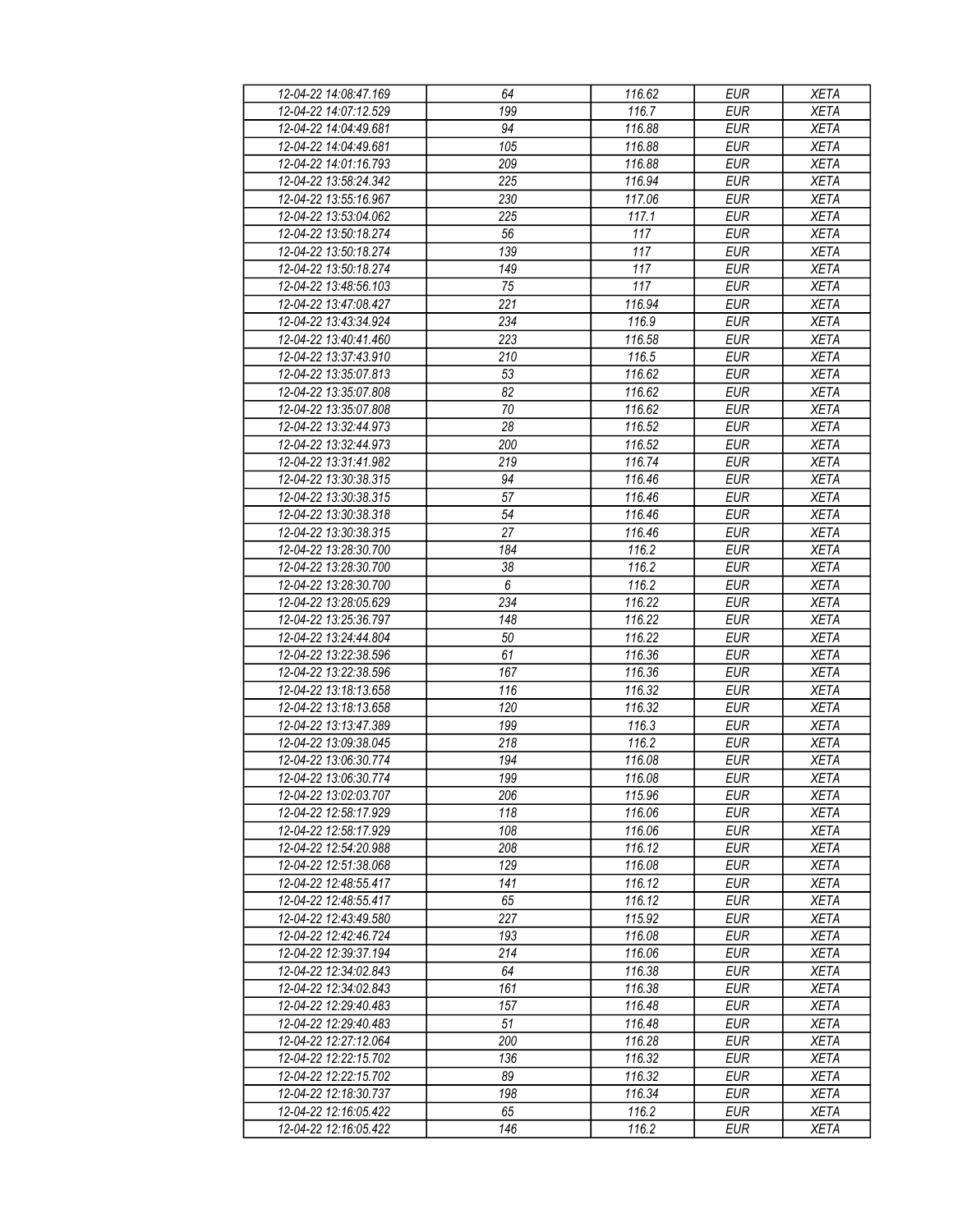| 12-04-22 12:14:44.002 | 202              | 116.28 | <b>EUR</b> | <b>XETA</b> |
|-----------------------|------------------|--------|------------|-------------|
| 12-04-22 12:10:25.174 | 214              | 116.24 | <b>EUR</b> | <b>XETA</b> |
| 12-04-22 12:07:17.561 | $\overline{129}$ | 116.24 | <b>EUR</b> | <b>XETA</b> |
| 12-04-22 12:07:13.849 | 81               | 116.24 | <b>EUR</b> | <b>XETA</b> |
| 12-04-22 12:03:03.625 | 198              | 116.24 | <b>EUR</b> | <b>XETA</b> |
| 12-04-22 11:59:54.627 | 193              | 116.14 | <b>EUR</b> | <b>XETA</b> |
|                       | 225              | 116.16 | <b>EUR</b> |             |
| 12-04-22 11:58:47.694 |                  |        |            | <b>XETA</b> |
| 12-04-22 11:56:00.720 | 227              | 116.4  | <b>EUR</b> | <b>XETA</b> |
| 12-04-22 11:50:53.448 | 226              | 116.4  | <b>EUR</b> | <b>XETA</b> |
| 12-04-22 11:47:18.603 | 238              | 116.38 | <b>EUR</b> | <b>XETA</b> |
| 12-04-22 11:43:03.747 | 195              | 116.58 | <b>EUR</b> | <b>XETA</b> |
| 12-04-22 11:39:47.120 | 220              | 116.68 | <b>EUR</b> | <b>XETA</b> |
| 12-04-22 11:37:04.226 | 230              | 116.78 | <b>EUR</b> | <b>XETA</b> |
| 12-04-22 11:34:40.952 | 218              | 116.32 | <b>EUR</b> | <b>XETA</b> |
| 12-04-22 11:33:27.710 | 25               | 116.34 | <b>EUR</b> | <b>XETA</b> |
| 12-04-22 11:33:08.654 | 100              | 116.34 | <b>EUR</b> | <b>XETA</b> |
| 12-04-22 11:32:42.149 | 112              | 116.34 | <b>EUR</b> | <b>XETA</b> |
| 12-04-22 11:30:02.418 | 210              | 116.42 | <b>EUR</b> | <b>XETA</b> |
| 12-04-22 11:28:14.231 | $\overline{113}$ | 116.26 | <b>EUR</b> | <b>XETA</b> |
| 12-04-22 11:25:03.684 | $\overline{201}$ | 116.34 | <b>EUR</b> | <b>XETA</b> |
| 12-04-22 11:23:03.589 | 206              | 116.48 | <b>EUR</b> | <b>XETA</b> |
| 12-04-22 11:20:25.368 | 223              | 116.34 | <b>EUR</b> | <b>XETA</b> |
| 12-04-22 11:18:01.743 | 201              | 116.38 | <b>EUR</b> | <b>XETA</b> |
| 12-04-22 11:14:04.982 | 199              | 116.48 | <b>EUR</b> | <b>XETA</b> |
| 12-04-22 11:11:37.324 | 228              | 116.28 | <b>EUR</b> | <b>XETA</b> |
| 12-04-22 11:10:49.132 | 217              | 116.1  | <b>EUR</b> | <b>XETA</b> |
|                       |                  |        |            |             |
| 12-04-22 11:09:11.006 | 220              | 116.14 | <b>EUR</b> | <b>XETA</b> |
| 12-04-22 11:08:03.536 | 150              | 116.04 | <b>EUR</b> | <b>XETA</b> |
| 12-04-22 11:05:31.544 | 153              | 115.82 | <b>EUR</b> | <b>XETA</b> |
| 12-04-22 11:05:31.544 | 39               | 115.82 | <b>EUR</b> | <b>XETA</b> |
| 12-04-22 11:01:37.118 | 130              | 115.82 | <b>EUR</b> | <b>XETA</b> |
| 12-04-22 11:01:37.118 | 81               | 115.82 | <b>EUR</b> | <b>XETA</b> |
| 12-04-22 10:59:32.085 | 214              | 115.88 | <b>EUR</b> | <b>XETA</b> |
| 12-04-22 10:58:09.494 | 223              | 115.94 | <b>EUR</b> | <b>XETA</b> |
| 12-04-22 10:55:24.105 | 198              | 116.14 | <b>EUR</b> | <b>XETA</b> |
| 12-04-22 10:55:24.105 | 215              | 116.14 | <b>EUR</b> | <b>XETA</b> |
| 12-04-22 10:51:56.570 | 114              | 116.16 | <b>EUR</b> | <b>XETA</b> |
| 12-04-22 10:51:56.570 | 109              | 116.16 | <b>EUR</b> | <b>XETA</b> |
| 12-04-22 10:50:18.124 | 69               | 116.12 | <b>EUR</b> | <b>XETA</b> |
| 12-04-22 10:50:18.124 | 156              | 116.12 | <b>EUR</b> | <b>XETA</b> |
| 12-04-22 10:49:27.415 | 227              | 116.1  | EUR        | XETA        |
| 12-04-22 10:46:03.487 | 228              | 116.14 | <b>EUR</b> | <b>XETA</b> |
| 12-04-22 10:44:03.098 | 223              | 116.14 | <b>EUR</b> | <b>XETA</b> |
| 12-04-22 10:44:02.779 | 178              | 116.16 | <b>EUR</b> | <b>XETA</b> |
| 12-04-22 10:44:02.773 | 54               | 116.16 | <b>EUR</b> | <b>XETA</b> |
| 12-04-22 10:43:20.370 | 155              | 116.1  | <b>EUR</b> | <b>XETA</b> |
|                       |                  | 116.02 |            |             |
| 12-04-22 10:39:57.358 | 225              |        | <b>EUR</b> | <b>XETA</b> |
| 12-04-22 10:37:32.237 | 210              | 116.1  | <b>EUR</b> | <b>XETA</b> |
| 12-04-22 10:35:36.720 | 235              | 115.88 | <b>EUR</b> | <b>XETA</b> |
| 12-04-22 10:34:48.019 | 205              | 115.88 | EUR        | <b>XETA</b> |
| 12-04-22 10:33:07.727 | 111              | 115.78 | <b>EUR</b> | <b>XETA</b> |
| 12-04-22 10:31:02.550 | 206              | 115.7  | <b>EUR</b> | <b>XETA</b> |
| 12-04-22 10:29:00.925 | 66               | 115.74 | <b>EUR</b> | <b>XETA</b> |
| 12-04-22 10:29:00.925 | 198              | 115.74 | EUR        | <b>XETA</b> |
| 12-04-22 10:28:59.734 | 170              | 115.74 | <b>EUR</b> | <b>XETA</b> |
| 12-04-22 10:25:24.820 | 222              | 115.58 | <b>EUR</b> | <b>XETA</b> |
| 12-04-22 10:22:25.660 | 218              | 115.5  | <b>EUR</b> | <b>XETA</b> |
| 12-04-22 10:22:25.660 | 231              | 115.5  | EUR        | XETA        |
| 12-04-22 10:19:32.560 | 233              | 115.56 | EUR        | <b>XETA</b> |
| 12-04-22 10:16:05.063 | 229              | 115.62 | EUR        | <b>XETA</b> |
|                       |                  |        |            |             |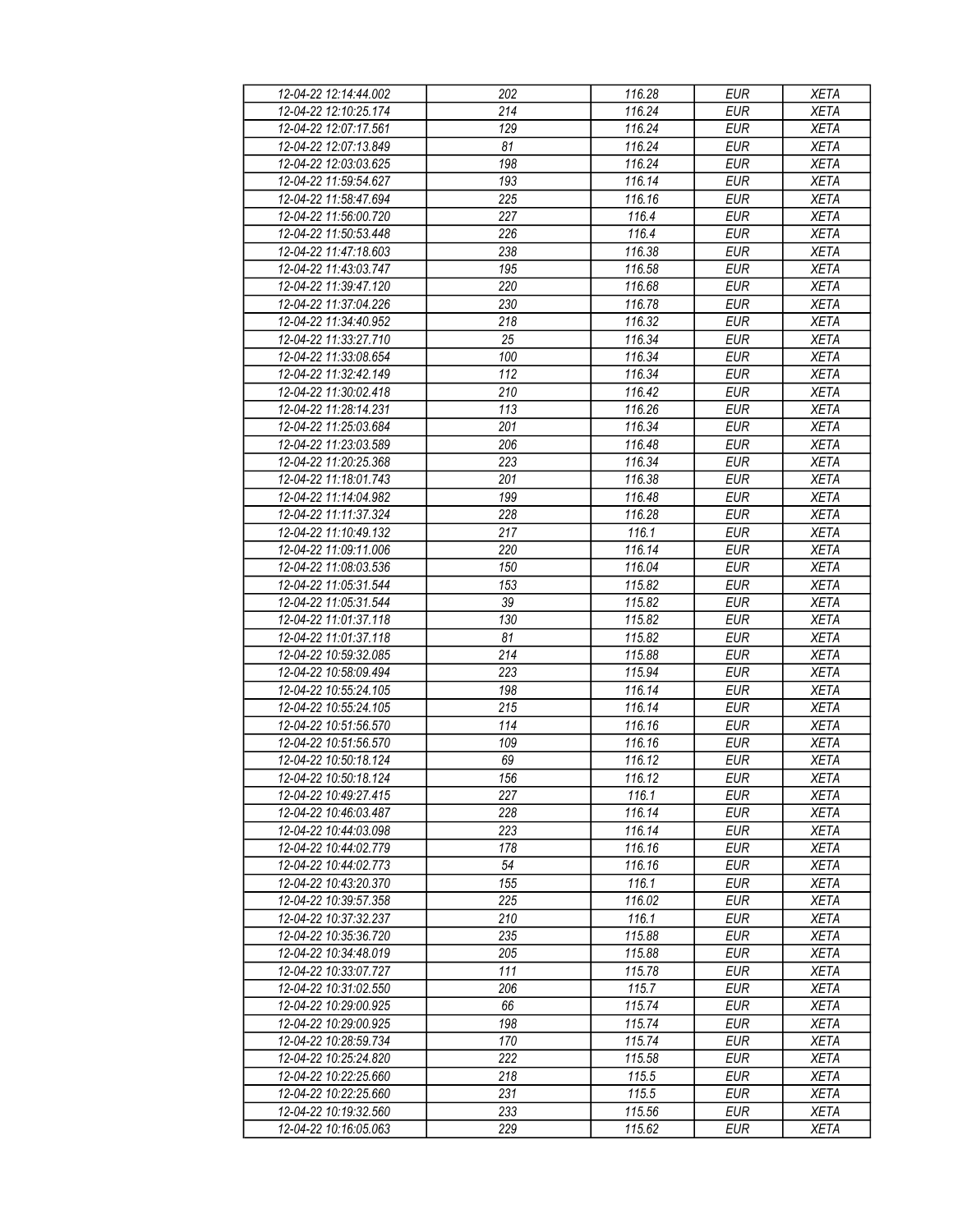| 12-04-22 10:16:05.078 | 213    | 115.62 | <b>EUR</b>        | <b>XETA</b> |
|-----------------------|--------|--------|-------------------|-------------|
| 12-04-22 10:14:12.742 | 112    | 115.6  | <b>EUR</b>        | <b>XETA</b> |
| 12-04-22 10:14:12.742 | 93     | 115.6  | <b>EUR</b>        | <b>XETA</b> |
| 12-04-22 10:10:04.548 | $70\,$ | 115.62 | <b>EUR</b>        | <b>XETA</b> |
| 12-04-22 10:10:04.548 | 129    | 115.62 | <b>EUR</b>        | <b>XETA</b> |
| 12-04-22 10:09:40.494 | 225    | 115.64 | <b>EUR</b>        | <b>XETA</b> |
|                       |        | 115.64 | <b>EUR</b>        |             |
| 12-04-22 10:07:10.677 | 35     |        |                   | <b>XETA</b> |
| 12-04-22 10:07:10.677 | 193    | 115.64 | <b>EUR</b>        | <b>XETA</b> |
| 12-04-22 10:03:21.355 | 172    | 115.42 | <b>EUR</b>        | <b>XETA</b> |
| 12-04-22 10:03:21.355 | 64     | 115.42 | <b>EUR</b>        | <b>XETA</b> |
| 12-04-22 10:03:17.624 | 199    | 115.46 | <b>EUR</b>        | <b>XETA</b> |
| 12-04-22 10:00:45.818 | 236    | 115.58 | <b>EUR</b>        | <b>XETA</b> |
| 12-04-22 09:57:39.234 | 157    | 115.78 | <b>EUR</b>        | <b>XETA</b> |
| 12-04-22 09:57:39.234 | 61     | 115.78 | <b>EUR</b>        | <b>XETA</b> |
| 12-04-22 09:57:13.259 | 238    | 115.8  | <b>EUR</b>        | <b>XETA</b> |
| 12-04-22 09:53:40.355 | 237    | 115.94 | <b>EUR</b>        | <b>XETA</b> |
| 12-04-22 09:51:23.094 | 210    | 115.7  | <b>EUR</b>        | <b>XETA</b> |
| 12-04-22 09:51:23.094 | 228    | 115.7  | <b>EUR</b>        | <b>XETA</b> |
| 12-04-22 09:48:25.419 | 201    | 115.76 | <b>EUR</b>        | <b>XETA</b> |
| 12-04-22 09:45:22.301 | 234    | 115.58 | <b>EUR</b>        | <b>XETA</b> |
| 12-04-22 09:44:39.758 | 223    | 115.52 | <b>EUR</b>        | <b>XETA</b> |
| 12-04-22 09:41:13.421 | 219    | 115.52 | <b>EUR</b>        | <b>XETA</b> |
| 12-04-22 09:39:04.823 | 205    | 115.4  | <b>EUR</b>        | <b>XETA</b> |
| 12-04-22 09:38:10.826 | 213    | 115.42 | <b>EUR</b>        | <b>XETA</b> |
| 12-04-22 09:37:19.901 | 29     | 115.42 | <b>EUR</b>        | <b>XETA</b> |
|                       |        |        |                   |             |
| 12-04-22 09:37:19.881 | 29     | 115.42 | <b>EUR</b>        | <b>XETA</b> |
| 12-04-22 09:37:19.881 | 157    | 115.42 | <b>EUR</b>        | <b>XETA</b> |
| 12-04-22 09:35:41.721 | 195    | 115.28 | <b>EUR</b>        | <b>XETA</b> |
| 12-04-22 09:32:39.258 | 233    | 115.04 | <b>EUR</b>        | <b>XETA</b> |
| 12-04-22 09:32:39.258 | 226    | 115.04 | <b>EUR</b>        | <b>XETA</b> |
| 12-04-22 09:30:10.199 | 154    | 115.22 | <b>EUR</b>        | <b>XETA</b> |
| 12-04-22 09:30:10.148 | 50     | 115.22 | <b>EUR</b>        | <b>XETA</b> |
| 12-04-22 09:26:12.513 | 215    | 115.12 | <b>EUR</b>        | <b>XETA</b> |
| 12-04-22 09:25:44.479 | 197    | 115.12 | <b>EUR</b>        | <b>XETA</b> |
| 12-04-22 09:22:48.988 | 199    | 115.32 | <b>EUR</b>        | <b>XETA</b> |
| 12-04-22 09:20:51.682 | 63     | 115.14 | <b>EUR</b>        | <b>XETA</b> |
| 12-04-22 09:20:51.682 | 141    | 115.14 | <b>EUR</b>        | <b>XETA</b> |
| 12-04-22 09:20:51.709 | 208    | 115.14 | <b>EUR</b>        | <b>XETA</b> |
| 12-04-22 09:18:16.230 | 47     | 115.04 | <b>EUR</b>        | <b>XETA</b> |
| 12-04-22 09:18:16.231 | 116    | 115.04 | $E \overline{UR}$ | <b>XETA</b> |
| 12-04-22 09:17:53.951 | 14     | 115.04 | EUR               | XETA        |
| 12-04-22 09:17:53.951 | 26     | 115.04 | <b>EUR</b>        | <b>XETA</b> |
| 12-04-22 09:15:17.129 | 87     | 115.08 | <b>EUR</b>        | <b>XETA</b> |
| 12-04-22 09:15:17.129 | 137    | 115.08 | <b>EUR</b>        | <b>XETA</b> |
| 12-04-22 09:14:58.628 | 10     | 115.1  | <b>EUR</b>        | <b>XETA</b> |
| 12-04-22 09:14:58.628 | 204    | 115.1  | <b>EUR</b>        | <b>XETA</b> |
|                       |        |        |                   |             |
| 12-04-22 09:11:37.022 | 141    | 115.08 | <b>EUR</b>        | <b>XETA</b> |
| 12-04-22 09:11:37.022 | 203    | 115.08 | <b>EUR</b>        | <b>XETA</b> |
| 12-04-22 09:11:36.475 | 51     | 115.08 | <b>EUR</b>        | <b>XETA</b> |
| 12-04-22 09:08:15.709 | 84     | 114.64 | <b>EUR</b>        | <b>XETA</b> |
| 12-04-22 09:08:15.709 | 103    | 114.64 | <b>EUR</b>        | <b>XETA</b> |
| 12-04-22 09:08:15.707 | 44     | 114.64 | <b>EUR</b>        | <b>XETA</b> |
| 12-04-22 09:06:17.442 | 214    | 114.8  | <b>EUR</b>        | <b>XETA</b> |
| 12-04-22 09:04:43.825 | 192    | 114.78 | EUR               | <b>XETA</b> |
| 12-04-22 09:04:25.824 | 216    | 114.78 | <b>EUR</b>        | <b>XETA</b> |
| 12-04-22 09:01:59.535 | 229    | 114.78 | <b>EUR</b>        | <b>XETA</b> |
| 12-04-22 09:00:09.986 | 68     | 114.6  | <b>EUR</b>        | <b>XETA</b> |
| 12-04-22 09:00:09.986 | 155    | 114.6  | EUR               | XETA        |
| 12-04-22 08:59:32.182 | 233    | 114.66 | EUR               | <b>XETA</b> |
| 12-04-22 08:56:43.153 | 160    | 114.56 | EUR               | XETA        |
|                       |        |        |                   |             |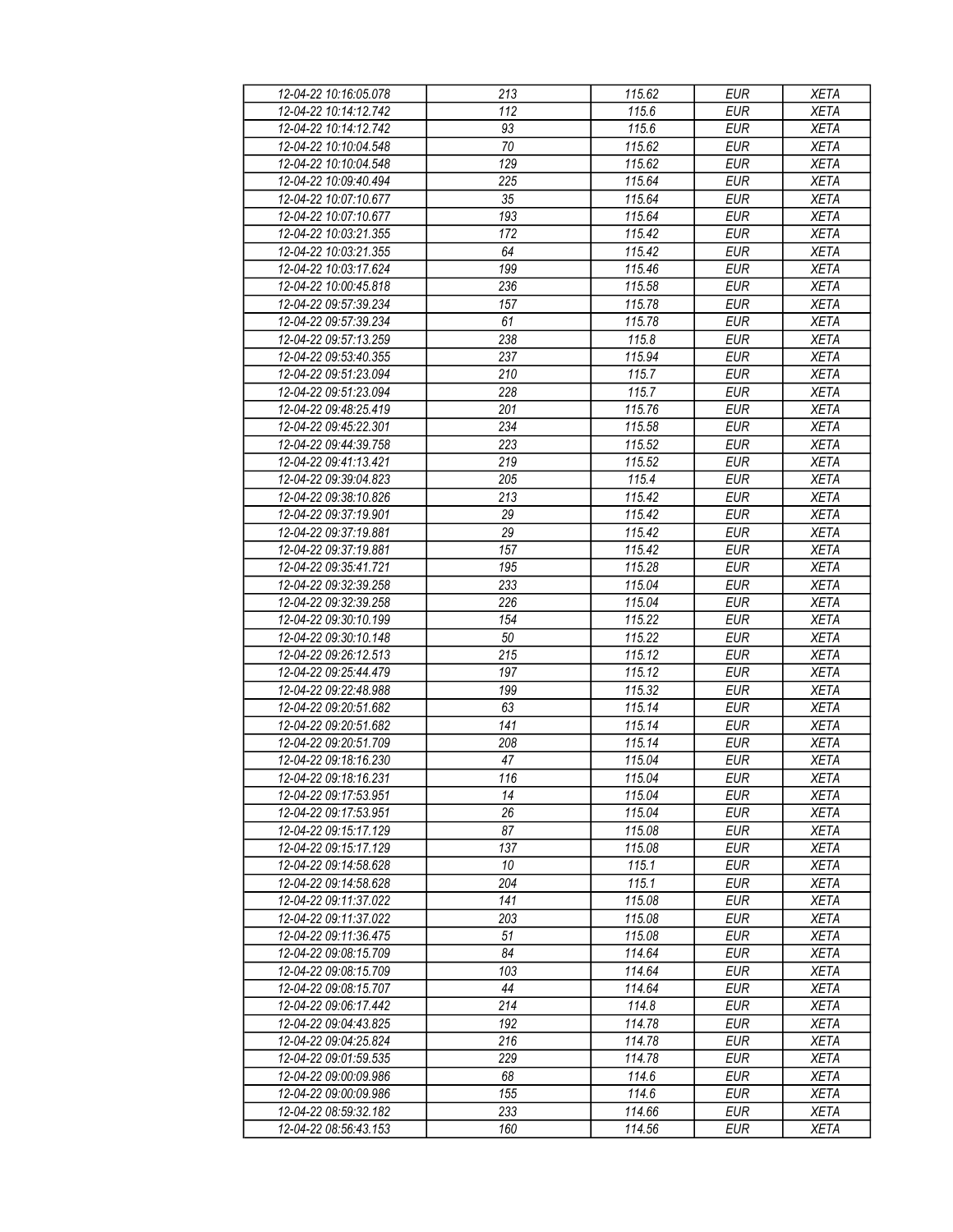| 12-04-22 08:56:43.153                          | 58               | 114.56 | <b>EUR</b> | <b>XETA</b> |
|------------------------------------------------|------------------|--------|------------|-------------|
| 12-04-22 08:54:47.544                          | 52               | 114.52 | <b>EUR</b> | <b>XETA</b> |
| 12-04-22 08:54:47.543                          | 157              | 114.52 | <b>EUR</b> | <b>XETA</b> |
| 12-04-22 08:54:39.520                          | 210              | 114.56 | <b>EUR</b> | <b>XETA</b> |
| 12-04-22 08:52:13.004                          | 196              | 114.42 | <b>EUR</b> | <b>XETA</b> |
| 12-04-22 08:50:35.812                          | 203              | 114.22 | <b>EUR</b> | <b>XETA</b> |
|                                                |                  |        | <b>EUR</b> |             |
| 12-04-22 08:50:35.822                          | 195              | 114.22 |            | <b>XETA</b> |
| 12-04-22 08:48:11.760                          | 216              | 113.88 | <b>EUR</b> | XETA        |
| 12-04-22 08:47:31.370                          | 49               | 113.86 | <b>EUR</b> | <b>XETA</b> |
| 12-04-22 08:46:59.173                          | 148              | 113.86 | <b>EUR</b> | <b>XETA</b> |
| 12-04-22 08:46:35.042                          | 109              | 113.9  | <b>EUR</b> | <b>XETA</b> |
| 12-04-22 08:46:35.042                          | 97               | 113.9  | <b>EUR</b> | <b>XETA</b> |
| 12-04-22 08:43:44.201                          | 100              | 113.8  | <b>EUR</b> | <b>XETA</b> |
| 12-04-22 08:43:44.186                          | 199              | 113.78 | <b>EUR</b> | <b>XETA</b> |
| 12-04-22 08:41:08.501                          | 187              | 113.98 | <b>EUR</b> | <b>XETA</b> |
| 12-04-22 08:41:08.501                          | 14               | 113.98 | <b>EUR</b> | <b>XETA</b> |
| 12-04-22 08:40:07.574                          | 231              | 114    | <b>EUR</b> | <b>XETA</b> |
| 12-04-22 08:38:23.104                          | 214              | 114.08 | <b>EUR</b> | <b>XETA</b> |
| 12-04-22 08:36:36.655                          | 87               | 113.92 | <b>EUR</b> | <b>XETA</b> |
| 12-04-22 08:36:36.655                          | 77               | 113.92 | <b>EUR</b> | <b>XETA</b> |
| 12-04-22 08:36:36.655                          | 66               | 113.92 | <b>EUR</b> | <b>XETA</b> |
| 12-04-22 08:36:34.640                          | 200              | 113.94 | <b>EUR</b> | <b>XETA</b> |
| 12-04-22 08:34:26.784                          | 39               | 113.78 | <b>EUR</b> | <b>XETA</b> |
| 12-04-22 08:34:26.784                          | 154              | 113.78 | <b>EUR</b> | <b>XETA</b> |
| 12-04-22 08:32:23.024                          | 235              | 113.86 | <b>EUR</b> | <b>XETA</b> |
|                                                |                  |        |            |             |
| 12-04-22 08:32:05.001                          | 223              | 113.86 | <b>EUR</b> | <b>XETA</b> |
| 12-04-22 08:30:39.384                          | 199              | 114.04 | <b>EUR</b> | <b>XETA</b> |
| 12-04-22 08:28:03.516                          | 47               | 114.28 | <b>EUR</b> | <b>XETA</b> |
| 12-04-22 08:28:03.496                          | 44               | 114.3  | <b>EUR</b> | <b>XETA</b> |
| 12-04-22 08:28:03.496                          | 74               | 114.3  | <b>EUR</b> | <b>XETA</b> |
| 12-04-22 08:28:03.496                          | 76               | 114.3  | <b>EUR</b> | <b>XETA</b> |
| 12-04-22 08:28:03.485                          | 219              | 114.3  | <b>EUR</b> | <b>XETA</b> |
| 12-04-22 08:27:58.450                          | 27               | 114.32 | <b>EUR</b> | <b>XETA</b> |
| 12-04-22 08:26:21.362                          | 199              | 114.24 | <b>EUR</b> | <b>XETA</b> |
| 12-04-22 08:24:40.295                          | 205              | 114.04 | <b>EUR</b> | <b>XETA</b> |
| 12-04-22 08:23:50.172                          | 111              | 113.84 | <b>EUR</b> | XETA        |
| 12-04-22 08:23:50.172                          | 23               | 113.84 | <b>EUR</b> | XETA        |
| 12-04-22 08:23:50.167                          | 37               | 113.84 | <b>EUR</b> | <b>XETA</b> |
| 12-04-22 08:23:48.169                          | 39               | 113.84 | <b>EUR</b> | <b>XETA</b> |
| 12-04-22 08:23:03.476                          | 225              | 113.82 | <b>EUR</b> | <b>XETA</b> |
| 12-04-22 08:21:26.390                          | 30               | 114.12 | EUR        | XETA        |
| 12-04-22 08:21:26.390                          | 200              | 114.12 | <b>EUR</b> | <b>XETA</b> |
| 12-04-22 08:21:26.394                          | 63               | 114.12 | <b>EUR</b> | <b>XETA</b> |
| 12-04-22 08:21:26.390                          | 170              | 114.12 | <b>EUR</b> | <b>XETA</b> |
|                                                | $\overline{221}$ | 113.84 | <b>EUR</b> |             |
| 12-04-22 08:18:55.066<br>12-04-22 08:17:20.993 |                  |        |            | XETA        |
|                                                | 231              | 114.16 | <b>EUR</b> | <b>XETA</b> |
| 12-04-22 08:17:12.453                          | 89               | 114.2  | <b>EUR</b> | <b>XETA</b> |
| 12-04-22 08:17:12.453                          | 125              | 114.2  | <b>EUR</b> | <b>XETA</b> |
| 12-04-22 08:14:44.113                          | 232              | 114.38 | <b>EUR</b> | <b>XETA</b> |
| 12-04-22 08:13:43.598                          | 206              | 114.36 | EUR        | XETA        |
| 12-04-22 08:11:58.737                          | 192              | 114.56 | <b>EUR</b> | <b>XETA</b> |
| 12-04-22 08:11:27.567                          | 54               | 114.58 | <b>EUR</b> | <b>XETA</b> |
| 12-04-22 08:11:27.567                          | 178              | 114.58 | <b>EUR</b> | <b>XETA</b> |
| 12-04-22 08:10:38.780                          | $\overline{7}$   | 114.38 | EUR        | <b>XETA</b> |
| 12-04-22 08:10:38.780                          | 197              | 114.38 | <b>EUR</b> | <b>XETA</b> |
| 12-04-22 08:10:36.171                          | 217              | 114.42 | <b>EUR</b> | <b>XETA</b> |
| 12-04-22 08:10:15.479                          | 210              | 114.18 | <b>EUR</b> | <b>XETA</b> |
| 12-04-22 08:07:10.375                          | 19               | 114.44 | EUR        | XETA        |
| 12-04-22 08:07:10.375                          | 211              | 114.44 | EUR        | XETA        |
| 12-04-22 08:07:05.225                          | 235              | 114.56 | EUR        | <b>XETA</b> |
|                                                |                  |        |            |             |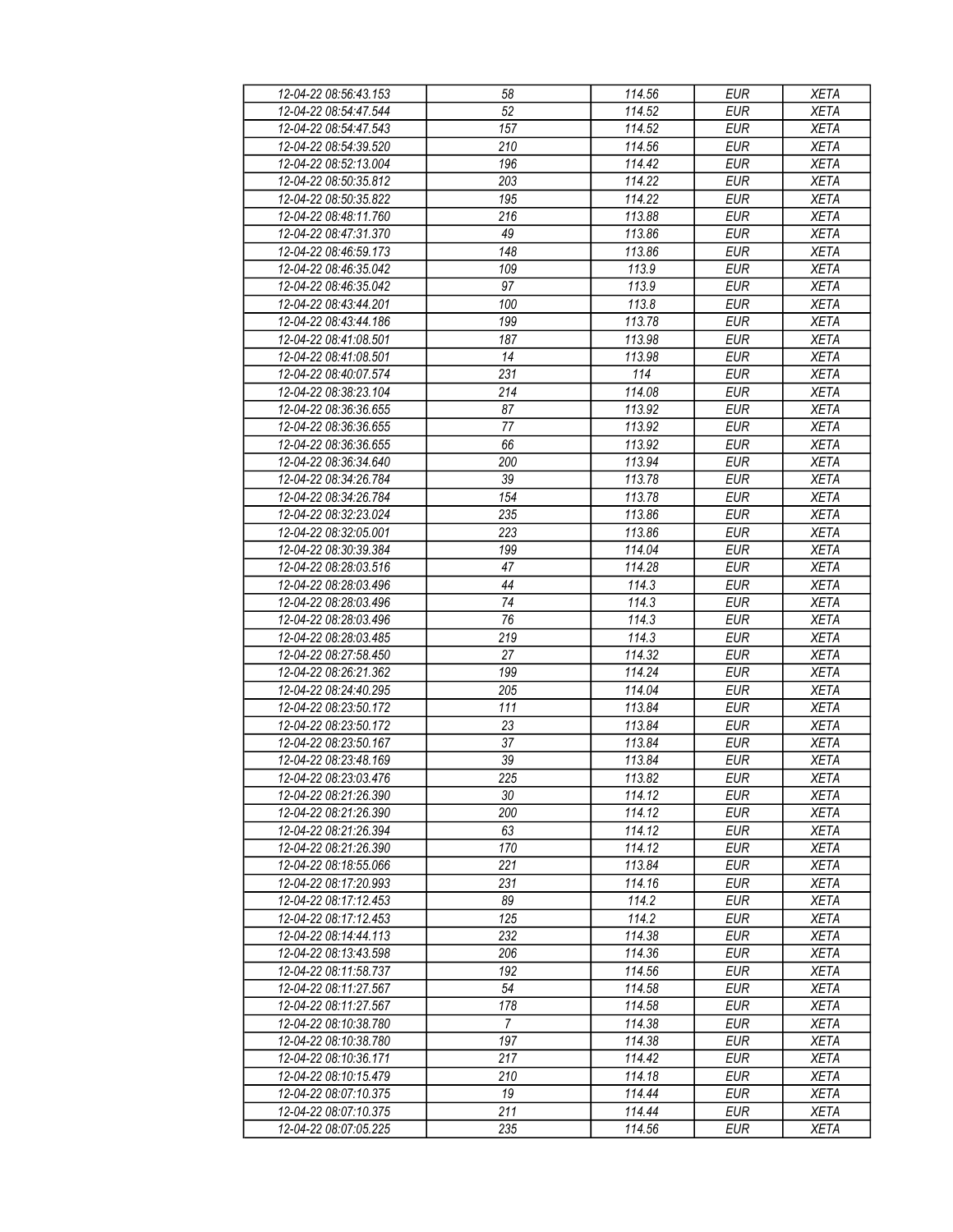## Each order relating to the buy-back programme above according to Art. 5 sec. 3 MAR in conjunction with Art. 25 sec. 1 and 2 MiFiR

In red colour are the fields according to Table 2 of the Annex of Del. Regulation (EU) 2017/580; alternatively you may report the

| Date and Time according to field 9 | <b>Segment MIC code</b><br>according to field 16 | <b>Transaction price</b><br>according to field 28 | <b>Price currency according</b><br>to field 29 | <b>Buy-sell indicator</b><br>according to field 32 |
|------------------------------------|--------------------------------------------------|---------------------------------------------------|------------------------------------------------|----------------------------------------------------|
| 12-04-22 16:27:09.822              | <b>XETA</b>                                      | 116.82                                            | <b>EUR</b>                                     | <b>BUY</b>                                         |
| 12-04-22 16:21:36.378              | <b>XETA</b>                                      | 116.92                                            | <b>EUR</b>                                     | <b>BUY</b>                                         |
| 12-04-22 16:20:25.623              | <b>XETA</b>                                      | 116.74                                            | <b>EUR</b>                                     | <b>BUY</b>                                         |
| 12-04-22 16:20:25.623              | <b>XETA</b>                                      | 116.74                                            | <b>EUR</b>                                     | <b>BUY</b>                                         |
| 12-04-22 16:18:53.136              | <b>XETA</b>                                      | 116.7                                             | <b>EUR</b>                                     | <b>BUY</b>                                         |
| 12-04-22 16:18:53.136              | <b>XETA</b>                                      | 116.7                                             | <b>EUR</b>                                     | <b>BUY</b>                                         |
| 12-04-22 16:18:06.530              | <b>XETA</b>                                      | 116.64                                            | <b>EUR</b>                                     | <b>BUY</b>                                         |
| 12-04-22 16:18:06.530              | <b>XETA</b>                                      | 116.64                                            | <b>EUR</b>                                     | <b>BUY</b>                                         |
| 12-04-22 16:16:02.160              | <b>XETA</b>                                      | 116.54                                            | <b>EUR</b>                                     | <b>BUY</b>                                         |
| 12-04-22 16:15:34.011              | <b>XETA</b>                                      | 116.56                                            | <b>EUR</b>                                     | <b>BUY</b>                                         |
| 12-04-22 16:14:02.754              | <b>XETA</b>                                      | 116.62                                            | <b>EUR</b>                                     | <b>BUY</b>                                         |
| 12-04-22 16:14:02.753              | <b>XETA</b>                                      | 116.62                                            | <b>EUR</b>                                     | <b>BUY</b>                                         |
| 12-04-22 16:11:48.286              | <b>XETA</b>                                      | 116.52                                            | <b>EUR</b>                                     | <b>BUY</b>                                         |
| 12-04-22 16:09:55.295              | <b>XETA</b>                                      | 116.6                                             | <b>EUR</b>                                     | <b>BUY</b>                                         |
| 12-04-22 16:08:11.146              | <b>XETA</b>                                      | 116.54                                            | <b>EUR</b>                                     | <b>BUY</b>                                         |
| 12-04-22 16:06:05.209              | <b>XETA</b>                                      | 116.26                                            | <b>EUR</b>                                     | <b>BUY</b>                                         |
| 12-04-22 16:06:05.209              | <b>XETA</b>                                      | 116.26                                            | <b>EUR</b>                                     | <b>BUY</b>                                         |
| 12-04-22 16:04:00.940              | <b>XETA</b>                                      | 116.32                                            | <b>EUR</b>                                     | <b>BUY</b>                                         |
| 12-04-22 16:04:00.940              | <b>XETA</b>                                      | 116.32                                            | <b>EUR</b>                                     | <b>BUY</b>                                         |
| 12-04-22 16:04:00.741              | <b>XETA</b>                                      | 116.32                                            | <b>EUR</b>                                     | <b>BUY</b>                                         |
| 12-04-22 16:04:00.734              | <b>XETA</b>                                      | 116.32                                            | <b>EUR</b>                                     | <b>BUY</b>                                         |
| 12-04-22 16:03:05.280              | <b>XETA</b>                                      | 116.32                                            | <b>EUR</b>                                     | <b>BUY</b>                                         |
| 12-04-22 16:03:00.997              | <b>XETA</b>                                      | 116.34                                            | <b>EUR</b>                                     | <b>BUY</b>                                         |
| 12-04-22 16:01:03.402              | <b>XETA</b>                                      | 116.18                                            | <b>EUR</b>                                     | <b>BUY</b>                                         |
| 12-04-22 15:59:32.256              | <b>XETA</b>                                      | 116.2                                             | <b>EUR</b>                                     | <b>BUY</b>                                         |
| 12-04-22 15:57:41.159              | <b>XETA</b>                                      | 116.22                                            | <b>EUR</b>                                     | <b>BUY</b>                                         |
| 12-04-22 15:56:29.553              | <b>XETA</b>                                      | 116.2                                             | <b>EUR</b>                                     | <b>BUY</b>                                         |
| 12-04-22 15:54:50.107              | <b>XETA</b>                                      | 116.12                                            | <b>EUR</b>                                     | <b>BUY</b>                                         |
| 12-04-22 15:53:03.944              | <b>XETA</b>                                      | 116.2                                             | <b>EUR</b>                                     | <b>BUY</b>                                         |
| 12-04-22 15:50:37.761              | <b>XETA</b>                                      | 116.1                                             | <b>EUR</b>                                     | <b>BUY</b>                                         |
| 12-04-22 15:49:03.190              | <b>XETA</b>                                      | 116.12                                            | <b>EUR</b>                                     | <b>BUY</b>                                         |
| 12-04-22 15:48:52.864              | <b>XETA</b>                                      | 116.12                                            | <b>EUR</b>                                     | <b>BUY</b>                                         |
| 12-04-22 15:47:03.112              | <b>XETA</b>                                      | 116.28                                            | <b>EUR</b>                                     | <b>BUY</b>                                         |
| 12-04-22 15:46:30.824              | <b>XETA</b>                                      | 116.26                                            | <b>EUR</b>                                     | <b>BUY</b>                                         |
| 12-04-22 15:44:04.290              | <b>XETA</b>                                      | 116.24                                            | <b>EUR</b>                                     | <b>BUY</b>                                         |
| 12-04-22 15:44:04.290              | XETA                                             | 116.24                                            | <b>EUR</b>                                     | <b>BUY</b>                                         |
| 12-04-22 15:41:57.335              | <b>XETA</b>                                      | 116.34                                            | <b>EUR</b>                                     | <b>BUY</b>                                         |
| 12-04-22 15:39:44.893              | <b>XETA</b>                                      | 116.36                                            | <b>EUR</b>                                     | <b>BUY</b>                                         |
| 12-04-22 15:38:00.165              | <b>XETA</b>                                      | 116.4                                             | <b>EUR</b>                                     | <b>BUY</b>                                         |
| 12-04-22 15:38:00.165              | <b>XETA</b>                                      | 116.4                                             | <b>EUR</b>                                     | <b>BUY</b>                                         |
| 12-04-22 15:36:12.998              | <b>XETA</b>                                      | 116.56                                            | <b>EUR</b>                                     | <b>BUY</b>                                         |
| 12-04-22 15:36:12.998              | <b>XETA</b>                                      | 116.56                                            | <b>EUR</b>                                     | <b>BUY</b>                                         |
| 12-04-22 15:35:02.178              | <b>XETA</b>                                      | 116.56                                            | <b>EUR</b>                                     | <b>BUY</b>                                         |
| 12-04-22 15:34:51.239              | <b>XETA</b>                                      | 116.58                                            | <b>EUR</b>                                     | <b>BUY</b>                                         |
| 12-04-22 15:33:09.945              | <b>XETA</b>                                      | 116.62                                            | <b>EUR</b>                                     | <b>BUY</b>                                         |
| 12-04-22 15:31:10.440              | <b>XETA</b>                                      | 116.62                                            | <b>EUR</b>                                     | <b>BUY</b>                                         |
| 12-04-22 15:29:19.724              | <b>XETA</b>                                      | 116.82                                            | <b>EUR</b>                                     | <b>BUY</b>                                         |
| 12-04-22 15:29:19.724              | <b>XETA</b>                                      | 116.82                                            | <b>EUR</b>                                     | <b>BUY</b>                                         |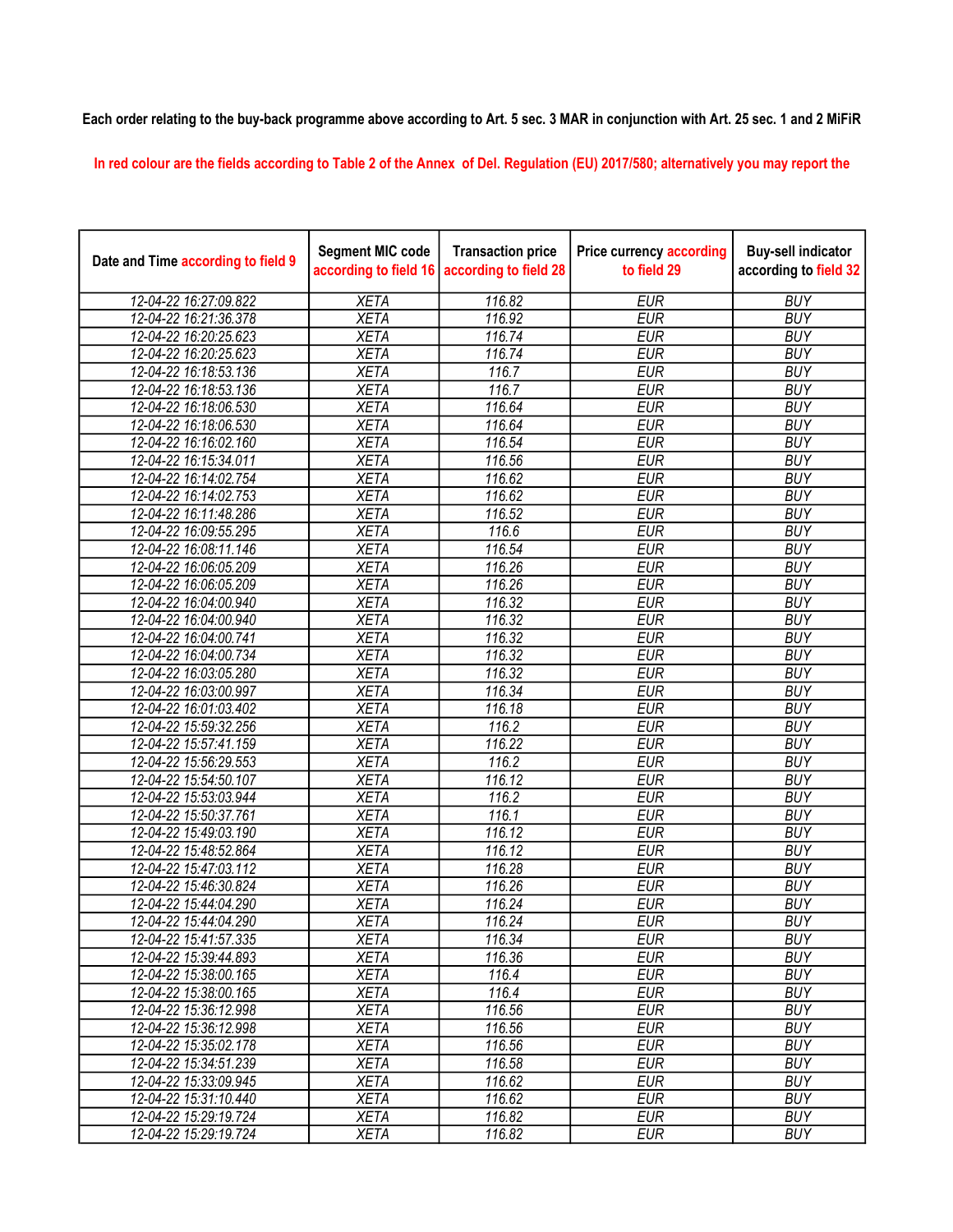| 12-04-22 15:27:06.525                          | <b>XETA</b>                | 116.96           | <b>EUR</b>               | <b>BUY</b>               |
|------------------------------------------------|----------------------------|------------------|--------------------------|--------------------------|
| 12-04-22 15:24:48.611                          | <b>XETA</b>                | 117              | <b>EUR</b>               | <b>BUY</b>               |
| 12-04-22 15:23:00.515                          | <b>XETA</b>                | 117.12           | <b>EUR</b>               | <b>BUY</b>               |
| 12-04-22 15:21:04.649                          | <b>XETA</b>                | $\overline{117}$ | <b>EUR</b>               | <b>BUY</b>               |
| 12-04-22 15:21:04.663                          | <b>XETA</b>                | 116.98           | <b>EUR</b>               | <b>BUY</b>               |
| 12-04-22 15:19:03.922                          | <b>XETA</b>                | 117.08           | <b>EUR</b>               | <b>BUY</b>               |
| 12-04-22 15:17:38.588                          | <b>XETA</b>                | 117.18           | <b>EUR</b>               | <b>BUY</b>               |
| 12-04-22 15:15:16.728                          | <b>XETA</b>                | 117.06           | <b>EUR</b>               | <b>BUY</b>               |
| 12-04-22 15:15:16.728                          | <b>XETA</b>                | 117.06           | <b>EUR</b>               | <b>BUY</b>               |
| 12-04-22 15:15:16.004                          | <b>XETA</b><br><b>XETA</b> | 117.06<br>117.04 | <b>EUR</b><br><b>EUR</b> | <b>BUY</b><br><b>BUY</b> |
| 12-04-22 15:14:01.065<br>12-04-22 15:11:28.384 | <b>XETA</b>                | 117.1            | <b>EUR</b>               | <b>BUY</b>               |
|                                                |                            |                  |                          |                          |
| 12-04-22 15:10:11.437                          | <b>XETA</b>                | 117.1            | <b>EUR</b>               | <b>BUY</b>               |
| 12-04-22 15:07:21.126                          | <b>XETA</b>                | 117.08           | <b>EUR</b>               | <b>BUY</b>               |
| 12-04-22 15:07:21.126                          | <b>XETA</b>                | 117.08           | <b>EUR</b>               | <b>BUY</b>               |
| 12-04-22 15:05:03.412                          | <b>XETA</b>                | 117.18           | <b>EUR</b>               | <b>BUY</b>               |
| 12-04-22 15:05:03.412                          | <b>XETA</b>                | 117.16           | <b>EUR</b>               | <b>BUY</b>               |
| 12-04-22 15:03:31.249                          | <b>XETA</b>                | 117.14           | <b>EUR</b>               | <b>BUY</b>               |
| 12-04-22 15:01:58.281                          | <b>XETA</b>                | 117.06           | <b>EUR</b>               | <b>BUY</b>               |
| 12-04-22 14:59:59.374                          | <b>XETA</b>                | 117.18           | <b>EUR</b>               | <b>BUY</b>               |
| 12-04-22 14:57:36.966                          | <b>XETA</b>                | 117              | <b>EUR</b>               | <b>BUY</b>               |
| 12-04-22 14:57:36.953                          | <b>XETA</b>                | 117              | <b>EUR</b>               | <b>BUY</b>               |
| 12-04-22 14:57:36.944                          | <b>XETA</b>                | 117              | <b>EUR</b>               | <b>BUY</b>               |
| 12-04-22 14:55:54.404                          | <b>XETA</b>                | 117.04           | <b>EUR</b>               | <b>BUY</b>               |
| 12-04-22 14:54:06.919                          | <b>XETA</b>                | 117.1            | <b>EUR</b>               | <b>BUY</b>               |
| 12-04-22 14:54:06.919                          | <b>XETA</b>                | 117.1            | <b>EUR</b>               | <b>BUY</b>               |
| 12-04-22 14:53:49.590                          | <b>XETA</b>                | 117.12           | <b>EUR</b>               | <b>BUY</b>               |
| 12-04-22 14:51:48.047                          | <b>XETA</b>                | 116.98           | <b>EUR</b>               | <b>BUY</b>               |
| 12-04-22 14:49:16.356                          | <b>XETA</b>                | 116.94           | <b>EUR</b>               | <b>BUY</b>               |
| 12-04-22 14:49:16.356                          | <b>XETA</b>                | 116.94           | <b>EUR</b>               | <b>BUY</b>               |
| 12-04-22 14:49:16.353                          | <b>XETA</b>                | 116.94           | <b>EUR</b>               | <b>BUY</b>               |
| 12-04-22 14:49:15.947                          | <b>XETA</b>                | 116.94           | <b>EUR</b>               | <b>BUY</b>               |
|                                                |                            |                  |                          |                          |
| 12-04-22 14:47:44.583                          | <b>XETA</b>                | 116.92           | <b>EUR</b>               | <b>BUY</b>               |
| 12-04-22 14:47:44.583                          | <b>XETA</b>                | 116.92           | <b>EUR</b>               | <b>BUY</b>               |
| 12-04-22 14:46:01.061                          | <b>XETA</b>                | 116.62           | <b>EUR</b>               | <b>BUY</b>               |
| 12-04-22 14:43:15.575                          | <b>XETA</b>                | 116.46           | <b>EUR</b>               | <b>BUY</b>               |
| 12-04-22 14:43:15.575                          | <b>XETA</b>                | 116.46           | <b>EUR</b>               | <b>BUY</b>               |
| 12-04-22 14:41:16.699                          | <b>XETA</b>                | 116.4            | EUR                      | <b>BUY</b>               |
| 12-04-22 14:41:16.699                          | <b>XETA</b>                | 116.4            | EUR                      | <b>BUY</b>               |
| 12-04-22 14:40:52.330                          | <b>XETA</b>                | 116.32           | <b>EUR</b>               | <b>BUY</b>               |
| 12-04-22 14:39:38.556                          | <b>XETA</b>                | 116.56           | <b>EUR</b>               | <b>BUY</b>               |
| 12-04-22 14:39:38.556                          | <b>XETA</b>                | 116.56           | <b>EUR</b>               | <b>BUY</b>               |
| 12-04-22 14:37:59.473                          | <b>XETA</b>                | 116.32           | <b>EUR</b>               | <b>BUY</b>               |
| 12-04-22 14:37:59.473                          | <b>XETA</b>                | 116.32           | <b>EUR</b>               | <b>BUY</b>               |
| 12-04-22 14:37:59.473                          | <b>XETA</b>                | 116.32           | <b>EUR</b>               | <b>BUY</b>               |
| 12-04-22 14:35:46.643                          | <b>XETA</b>                | 116.04           | <b>EUR</b>               | <b>BUY</b>               |
| 12-04-22 14:35:46.643                          | <b>XETA</b>                | 116.04           | EUR                      | <b>BUY</b>               |
| 12-04-22 14:33:48.692                          | <b>XETA</b>                | 115.98           | <b>EUR</b>               | <b>BUY</b>               |
| 12-04-22 14:32:46.523                          | <b>XETA</b>                | 116.12           | <b>EUR</b>               | <b>BUY</b>               |
| 12-04-22 14:32:46.523                          | <b>XETA</b>                | 116.12           | <b>EUR</b>               | <b>BUY</b>               |
| 12-04-22 14:30:50.731                          | <b>XETA</b>                | 116.32           | <b>EUR</b>               | <b>BUY</b>               |
| 12-04-22 14:29:47.839                          | <b>XETA</b>                | 116.34           | <b>EUR</b>               | <b>BUY</b>               |
| 12-04-22 14:29:47.839                          | <b>XETA</b>                | 116.34           | <b>EUR</b>               | <b>BUY</b>               |
| 12-04-22 14:28:45.489                          | <b>XETA</b>                | 116.4            | <b>EUR</b>               | <b>BUY</b>               |
|                                                |                            |                  |                          |                          |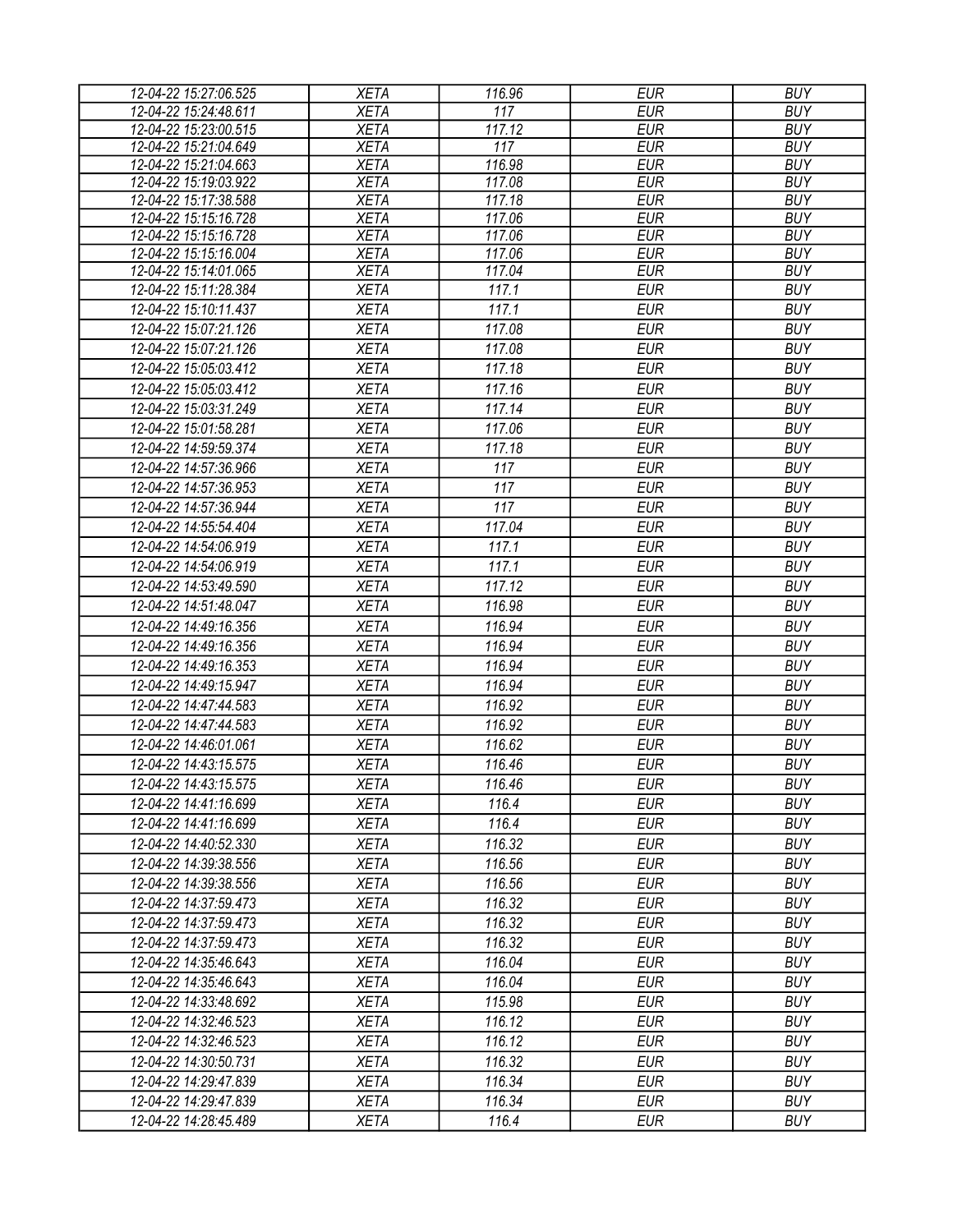| 12-04-22 14:28:45.489 | XETA                       | 116.4            | <b>EUR</b> | <b>BUY</b>               |
|-----------------------|----------------------------|------------------|------------|--------------------------|
| 12-04-22 14:25:40.599 | <b>XETA</b>                | 116.42           | <b>EUR</b> | <b>BUY</b>               |
| 12-04-22 14:25:40.300 | <b>XETA</b>                | 116.42           | <b>EUR</b> | <b>BUY</b>               |
| 12-04-22 14:25:40.291 | <b>XETA</b>                | 116.42           | <b>EUR</b> | <b>BUY</b>               |
| 12-04-22 14:25:40.121 | <b>XETA</b>                | 116.42           | <b>EUR</b> | <b>BUY</b>               |
| 12-04-22 14:25:40.073 | <b>XETA</b>                | 116.42           | <b>EUR</b> | <b>BUY</b>               |
| 12-04-22 14:21:58.688 | <b>XETA</b>                | 116.32           | <b>EUR</b> | <b>BUY</b>               |
| 12-04-22 14:19:03.441 | <b>XETA</b>                | 116.48           | <b>EUR</b> | <b>BUY</b>               |
| 12-04-22 14:19:03.441 | <b>XETA</b>                | 116.48           | <b>EUR</b> | <b>BUY</b>               |
| 12-04-22 14:19:03.441 | <b>XETA</b>                | 116.48           | <b>EUR</b> | <b>BUY</b>               |
| 12-04-22 14:16:00.342 | <b>XETA</b>                | 116.28           | <b>EUR</b> | <b>BUY</b>               |
| 12-04-22 14:12:31.803 | <b>XETA</b>                | 116.26           | <b>EUR</b> | <b>BUY</b>               |
| 12-04-22 14:09:40.328 | <b>XETA</b>                | 116.48           | <b>EUR</b> | <b>BUY</b>               |
| 12-04-22 14:08:47.169 | <b>XETA</b>                | 116.62           | <b>EUR</b> | <b>BUY</b>               |
| 12-04-22 14:08:47.169 | <b>XETA</b>                | 116.62           | <b>EUR</b> | <b>BUY</b>               |
| 12-04-22 14:07:12.529 | <b>XETA</b>                | 116.7            | <b>EUR</b> | <b>BUY</b>               |
| 12-04-22 14:04:49.681 | <b>XETA</b>                | 116.88           | <b>EUR</b> | <b>BUY</b>               |
| 12-04-22 14:04:49.681 | <b>XETA</b>                | 116.88           | <b>EUR</b> | <b>BUY</b>               |
| 12-04-22 14:01:16.793 | <b>XETA</b>                | 116.88           | <b>EUR</b> | <b>BUY</b>               |
| 12-04-22 13:58:24.342 | <b>XETA</b>                | 116.94           | <b>EUR</b> | <b>BUY</b>               |
| 12-04-22 13:55:16.967 | <b>XETA</b>                | 117.06           | <b>EUR</b> | <b>BUY</b>               |
| 12-04-22 13:53:04.062 | <b>XETA</b>                | 117.1            | <b>EUR</b> | <b>BUY</b>               |
| 12-04-22 13:50:18.274 | <b>XETA</b>                | 117              | <b>EUR</b> | <b>BUY</b>               |
| 12-04-22 13:50:18.274 | <b>XETA</b>                | 117              | <b>EUR</b> | <b>BUY</b>               |
| 12-04-22 13:50:18.274 | <b>XETA</b>                | 117              | <b>EUR</b> | <b>BUY</b>               |
| 12-04-22 13:48:56.103 | <b>XETA</b>                | 117              | <b>EUR</b> | <b>BUY</b>               |
| 12-04-22 13:47:08.427 | <b>XETA</b>                | 116.94           | <b>EUR</b> | <b>BUY</b>               |
| 12-04-22 13:43:34.924 | <b>XETA</b>                | 116.9            | <b>EUR</b> | <b>BUY</b>               |
| 12-04-22 13:40:41.460 | <b>XETA</b>                | 116.58           | <b>EUR</b> | <b>BUY</b>               |
| 12-04-22 13:37:43.910 | <b>XETA</b>                | 116.5            | <b>EUR</b> | <b>BUY</b>               |
| 12-04-22 13:35:07.813 | <b>XETA</b>                | 116.62           | <b>EUR</b> | <b>BUY</b>               |
| 12-04-22 13:35:07.808 | <b>XETA</b>                | 116.62           | <b>EUR</b> | <b>BUY</b>               |
| 12-04-22 13:35:07.808 | <b>XETA</b>                | 116.62           | <b>EUR</b> | <b>BUY</b>               |
|                       |                            | 116.52           | <b>EUR</b> | <b>BUY</b>               |
| 12-04-22 13:32:44.973 | <b>XETA</b>                |                  | <b>EUR</b> |                          |
| 12-04-22 13:32:44.973 | <b>XETA</b><br><b>XETA</b> | 116.52<br>116.74 |            | <b>BUY</b><br><b>BUY</b> |
| 12-04-22 13:31:41.982 |                            |                  | <b>EUR</b> |                          |
| 12-04-22 13:30:38.315 | <b>XETA</b>                | 116.46           | <b>EUR</b> | <b>BUY</b>               |
| 12-04-22 13:30:38.315 | <b>XETA</b>                | 116.46           | <b>EUR</b> | <b>BUY</b>               |
| 12-04-22 13:30:38.318 | <b>XETA</b>                | 116.46           | <b>EUR</b> | <b>BUY</b>               |
| 12-04-22 13:30:38.315 | <b>XETA</b>                | 116.46           | <b>EUR</b> | <b>BUY</b>               |
| 12-04-22 13:28:30.700 | <b>XETA</b>                | 116.2            | <b>EUR</b> | <b>BUY</b>               |
| 12-04-22 13:28:30.700 | <b>XETA</b>                | 116.2            | <b>EUR</b> | <b>BUY</b>               |
| 12-04-22 13:28:30.700 | <b>XETA</b>                | 116.2            | <b>EUR</b> | <b>BUY</b>               |
| 12-04-22 13:28:05.629 | <b>XETA</b>                | 116.22           | <b>EUR</b> | <b>BUY</b>               |
| 12-04-22 13:25:36.797 | <b>XETA</b>                | 116.22           | <b>EUR</b> | <b>BUY</b>               |
| 12-04-22 13:24:44.804 | <b>XETA</b>                | 116.22           | <b>EUR</b> | <b>BUY</b>               |
| 12-04-22 13:22:38.596 | <b>XETA</b>                | 116.36           | <b>EUR</b> | <b>BUY</b>               |
| 12-04-22 13:22:38.596 | <b>XETA</b>                | 116.36           | <b>EUR</b> | <b>BUY</b>               |
| 12-04-22 13:18:13.658 | <b>XETA</b>                | 116.32           | <b>EUR</b> | <b>BUY</b>               |
| 12-04-22 13:18:13.658 | <b>XETA</b>                | 116.32           | <b>EUR</b> | <b>BUY</b>               |
| 12-04-22 13:13:47.389 | <b>XETA</b>                | 116.3            | EUR        | <b>BUY</b>               |
| 12-04-22 13:09:38.045 | <b>XETA</b>                | 116.2            | <b>EUR</b> | <b>BUY</b>               |
| 12-04-22 13:06:30.774 | <b>XETA</b>                | 116.08           | <b>EUR</b> | <b>BUY</b>               |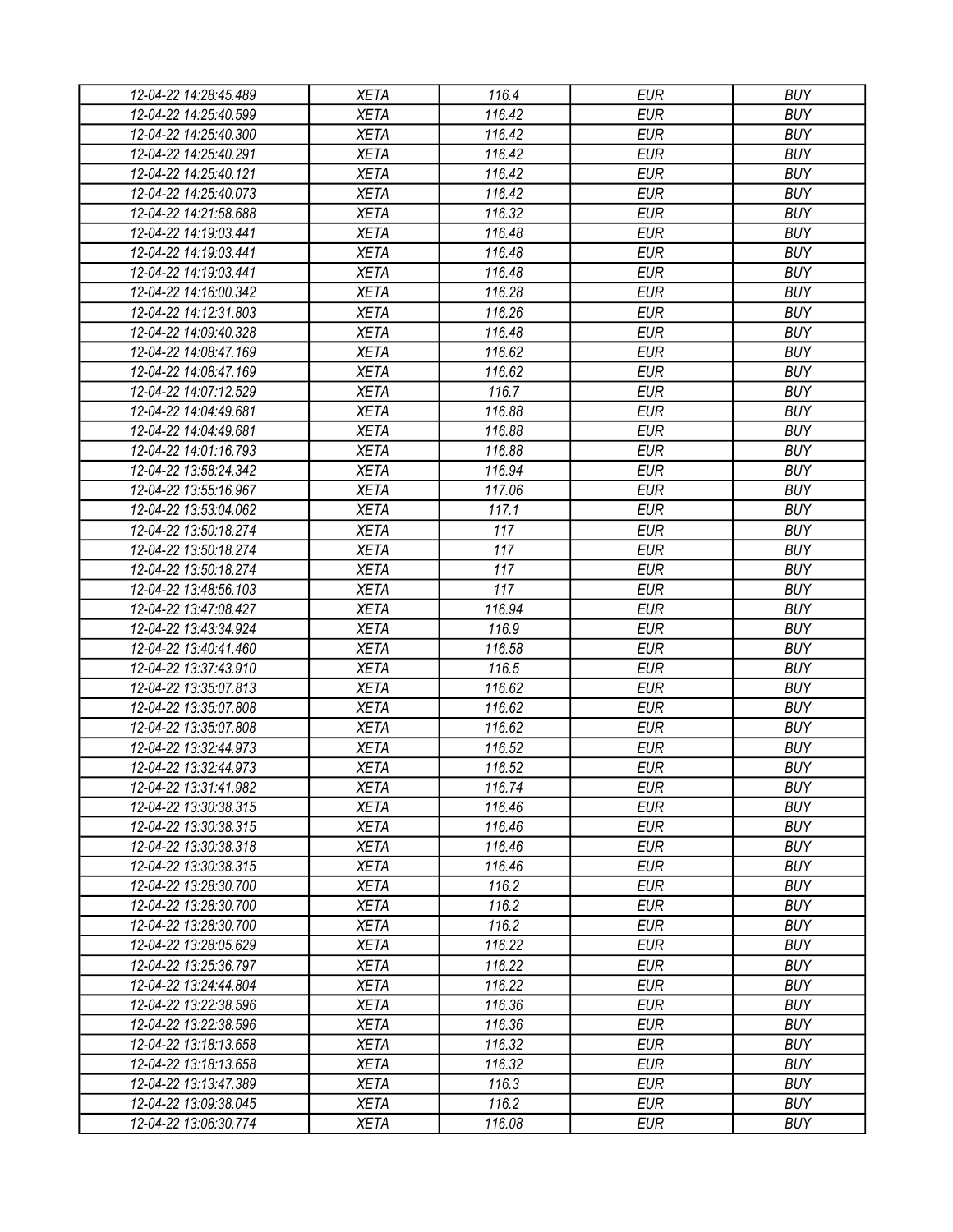| 12-04-22 13:06:30.774 | <b>XETA</b> | 116.08 | <b>EUR</b> | <b>BUY</b> |
|-----------------------|-------------|--------|------------|------------|
| 12-04-22 13:02:03.707 | <b>XETA</b> | 115.96 | <b>EUR</b> | <b>BUY</b> |
| 12-04-22 12:58:17.929 | <b>XETA</b> | 116.06 | <b>EUR</b> | <b>BUY</b> |
| 12-04-22 12:58:17.929 | <b>XETA</b> | 116.06 | <b>EUR</b> | <b>BUY</b> |
| 12-04-22 12:54:20.988 | <b>XETA</b> | 116.12 | <b>EUR</b> | <b>BUY</b> |
| 12-04-22 12:51:38.068 | <b>XETA</b> | 116.08 | <b>EUR</b> | <b>BUY</b> |
| 12-04-22 12:48:55.417 | <b>XETA</b> | 116.12 | <b>EUR</b> | <b>BUY</b> |
| 12-04-22 12:48:55.417 | <b>XETA</b> | 116.12 | <b>EUR</b> | <b>BUY</b> |
| 12-04-22 12:43:49.580 | <b>XETA</b> | 115.92 | <b>EUR</b> | <b>BUY</b> |
| 12-04-22 12:42:46.724 | <b>XETA</b> | 116.08 | <b>EUR</b> | <b>BUY</b> |
| 12-04-22 12:39:37.194 | <b>XETA</b> | 116.06 | <b>EUR</b> | <b>BUY</b> |
| 12-04-22 12:34:02.843 | <b>XETA</b> | 116.38 | <b>EUR</b> | <b>BUY</b> |
| 12-04-22 12:34:02.843 | <b>XETA</b> | 116.38 | <b>EUR</b> | <b>BUY</b> |
| 12-04-22 12:29:40.483 | <b>XETA</b> | 116.48 | <b>EUR</b> | <b>BUY</b> |
| 12-04-22 12:29:40.483 | <b>XETA</b> | 116.48 | <b>EUR</b> | <b>BUY</b> |
| 12-04-22 12:27:12.064 | <b>XETA</b> | 116.28 | <b>EUR</b> | <b>BUY</b> |
| 12-04-22 12:22:15.702 | <b>XETA</b> | 116.32 | <b>EUR</b> | <b>BUY</b> |
| 12-04-22 12:22:15.702 | <b>XETA</b> | 116.32 | <b>EUR</b> | <b>BUY</b> |
| 12-04-22 12:18:30.737 | <b>XETA</b> | 116.34 | <b>EUR</b> | <b>BUY</b> |
| 12-04-22 12:16:05.422 | <b>XETA</b> | 116.2  | <b>EUR</b> | <b>BUY</b> |
| 12-04-22 12:16:05.422 | <b>XETA</b> | 116.2  | <b>EUR</b> | <b>BUY</b> |
| 12-04-22 12:14:44.002 | <b>XETA</b> | 116.28 | <b>EUR</b> | <b>BUY</b> |
| 12-04-22 12:10:25.174 | <b>XETA</b> | 116.24 | <b>EUR</b> | <b>BUY</b> |
| 12-04-22 12:07:17.561 | <b>XETA</b> | 116.24 | <b>EUR</b> | <b>BUY</b> |
| 12-04-22 12:07:13.849 | <b>XETA</b> | 116.24 | <b>EUR</b> | <b>BUY</b> |
| 12-04-22 12:03:03.625 | <b>XETA</b> | 116.24 | <b>EUR</b> | <b>BUY</b> |
| 12-04-22 11:59:54.627 | <b>XETA</b> | 116.14 | <b>EUR</b> | <b>BUY</b> |
| 12-04-22 11:58:47.694 | <b>XETA</b> | 116.16 | <b>EUR</b> | <b>BUY</b> |
| 12-04-22 11:56:00.720 | <b>XETA</b> | 116.4  | <b>EUR</b> | <b>BUY</b> |
| 12-04-22 11:50:53.448 | <b>XETA</b> | 116.4  | <b>EUR</b> | <b>BUY</b> |
| 12-04-22 11:47:18.603 | <b>XETA</b> | 116.38 | <b>EUR</b> | <b>BUY</b> |
| 12-04-22 11:43:03.747 | <b>XETA</b> | 116.58 | <b>EUR</b> | <b>BUY</b> |
| 12-04-22 11:39:47.120 | <b>XETA</b> | 116.68 | <b>EUR</b> | <b>BUY</b> |
| 12-04-22 11:37:04.226 | <b>XETA</b> | 116.78 | <b>EUR</b> | <b>BUY</b> |
| 12-04-22 11:34:40.952 | <b>XETA</b> | 116.32 | <b>EUR</b> | <b>BUY</b> |
| 12-04-22 11:33:27.710 | <b>XETA</b> | 116.34 | <b>EUR</b> | <b>BUY</b> |
| 12-04-22 11:33:08.654 | <b>XETA</b> | 116.34 | <b>EUR</b> | <b>BUY</b> |
| 12-04-22 11:32:42.149 | <b>XETA</b> | 116.34 | <b>EUR</b> | <b>BUY</b> |
| 12-04-22 11:30:02.418 | <b>XETA</b> | 116.42 | <b>EUR</b> | <b>BUY</b> |
| 12-04-22 11:28:14.231 | <b>XETA</b> | 116.26 | <b>EUR</b> | <b>BUY</b> |
| 12-04-22 11:25:03.684 | <b>XETA</b> | 116.34 | <b>EUR</b> | <b>BUY</b> |
| 12-04-22 11:23:03.589 | <b>XETA</b> | 116.48 | <b>EUR</b> | <b>BUY</b> |
| 12-04-22 11:20:25.368 | <b>XETA</b> | 116.34 | <b>EUR</b> | <b>BUY</b> |
| 12-04-22 11:18:01.743 | <b>XETA</b> | 116.38 | <b>EUR</b> | <b>BUY</b> |
| 12-04-22 11:14:04.982 | <b>XETA</b> | 116.48 | <b>EUR</b> | <b>BUY</b> |
| 12-04-22 11:11:37.324 | <b>XETA</b> | 116.28 | <b>EUR</b> | <b>BUY</b> |
| 12-04-22 11:10:49.132 | <b>XETA</b> | 116.1  | <b>EUR</b> | <b>BUY</b> |
| 12-04-22 11:09:11.006 | <b>XETA</b> | 116.14 | <b>EUR</b> | <b>BUY</b> |
| 12-04-22 11:08:03.536 | <b>XETA</b> | 116.04 | <b>EUR</b> | <b>BUY</b> |
| 12-04-22 11:05:31.544 | <b>XETA</b> | 115.82 | <b>EUR</b> | <b>BUY</b> |
| 12-04-22 11:05:31.544 | <b>XETA</b> | 115.82 | <b>EUR</b> | <b>BUY</b> |
| 12-04-22 11:01:37.118 | <b>XETA</b> | 115.82 | <b>EUR</b> | <b>BUY</b> |
| 12-04-22 11:01:37.118 | <b>XETA</b> | 115.82 | <b>EUR</b> | <b>BUY</b> |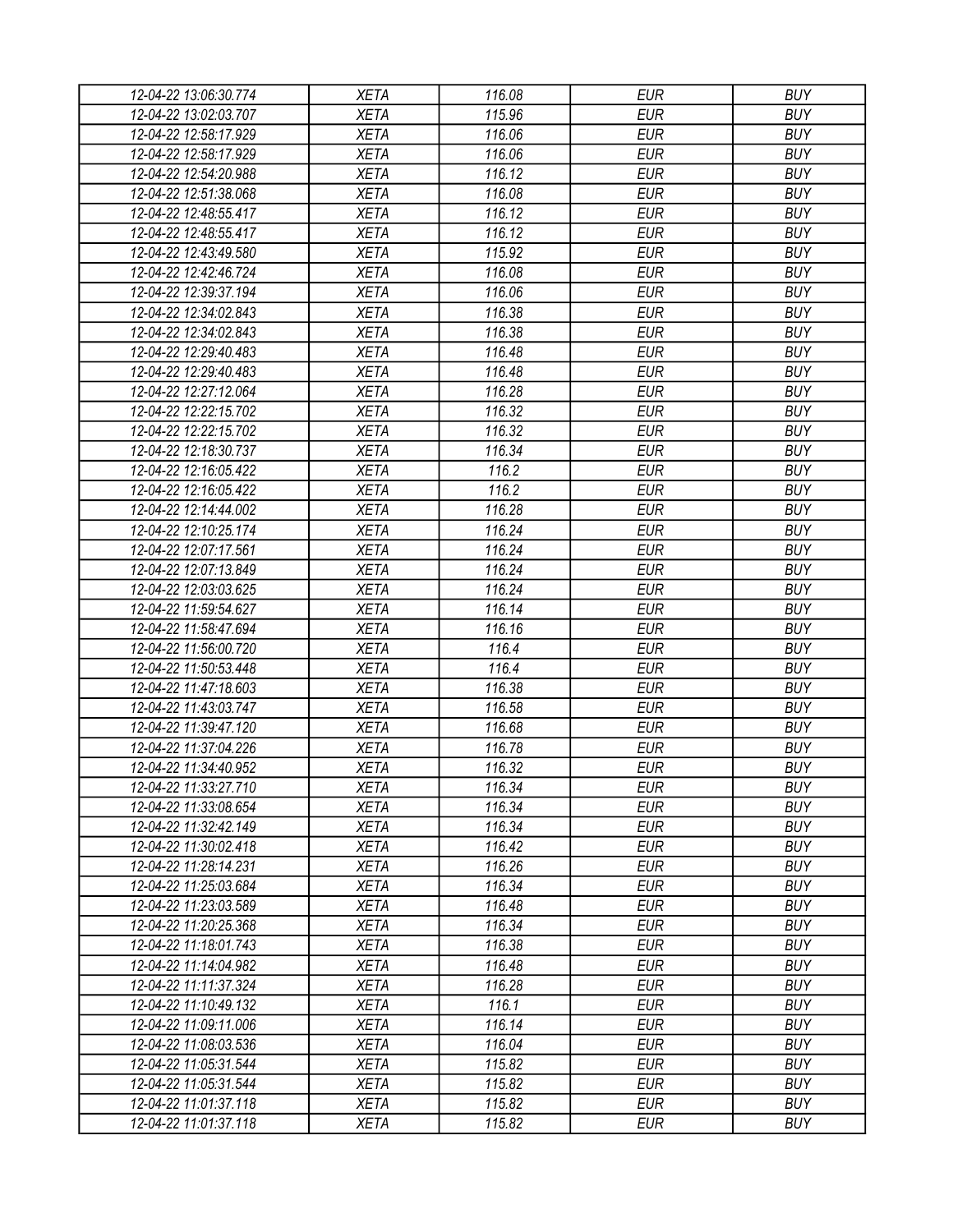| 12-04-22 10:59:32.085 | <b>XETA</b> | 115.88           | <b>EUR</b>               | <b>BUY</b>               |
|-----------------------|-------------|------------------|--------------------------|--------------------------|
| 12-04-22 10:58:09.494 | <b>XETA</b> | 115.94           | <b>EUR</b>               | <b>BUY</b>               |
| 12-04-22 10:55:24.105 | <b>XETA</b> | 116.14           | <b>EUR</b>               | <b>BUY</b>               |
| 12-04-22 10:55:24.105 | <b>XETA</b> | 116.14           | <b>EUR</b>               | <b>BUY</b>               |
| 12-04-22 10:51:56.570 | <b>XETA</b> | 116.16           | <b>EUR</b>               | <b>BUY</b>               |
| 12-04-22 10:51:56.570 | <b>XETA</b> | 116.16           | <b>EUR</b>               | <b>BUY</b>               |
| 12-04-22 10:50:18.124 | <b>XETA</b> | 116.12           | <b>EUR</b>               | <b>BUY</b>               |
| 12-04-22 10:50:18.124 | <b>XETA</b> | 116.12           | <b>EUR</b>               | <b>BUY</b>               |
| 12-04-22 10:49:27.415 | <b>XETA</b> | 116.1            | <b>EUR</b>               | <b>BUY</b>               |
| 12-04-22 10:46:03.487 | <b>XETA</b> | 116.14           | <b>EUR</b>               | <b>BUY</b>               |
| 12-04-22 10:44:03.098 | <b>XETA</b> | 116.14           | <b>EUR</b>               | <b>BUY</b>               |
| 12-04-22 10:44:02.779 | <b>XETA</b> | 116.16           | <b>EUR</b>               | <b>BUY</b>               |
| 12-04-22 10:44:02.773 | <b>XETA</b> | 116.16           | <b>EUR</b>               | <b>BUY</b>               |
| 12-04-22 10:43:20.370 | <b>XETA</b> | 116.1            | <b>EUR</b>               | <b>BUY</b>               |
| 12-04-22 10:39:57.358 | <b>XETA</b> | 116.02           | <b>EUR</b>               | <b>BUY</b>               |
| 12-04-22 10:37:32.237 | <b>XETA</b> | 116.1            | <b>EUR</b>               | <b>BUY</b>               |
| 12-04-22 10:35:36.720 | <b>XETA</b> | 115.88           | <b>EUR</b>               | <b>BUY</b>               |
| 12-04-22 10:34:48.019 | <b>XETA</b> | 115.88           | <b>EUR</b>               | <b>BUY</b>               |
| 12-04-22 10:33:07.727 | <b>XETA</b> | 115.78           | <b>EUR</b>               | <b>BUY</b>               |
| 12-04-22 10:31:02.550 | <b>XETA</b> | 115.7            | <b>EUR</b>               | <b>BUY</b>               |
| 12-04-22 10:29:00.925 | <b>XETA</b> | 115.74           | <b>EUR</b>               | <b>BUY</b>               |
| 12-04-22 10:29:00.925 | <b>XETA</b> | 115.74           | <b>EUR</b>               | <b>BUY</b>               |
| 12-04-22 10:28:59.734 | <b>XETA</b> | 115.74           | <b>EUR</b>               | <b>BUY</b>               |
| 12-04-22 10:25:24.820 | <b>XETA</b> | 115.58           | <b>EUR</b>               | <b>BUY</b>               |
| 12-04-22 10:22:25.660 | <b>XETA</b> | 115.5            | <b>EUR</b>               | <b>BUY</b>               |
| 12-04-22 10:22:25.660 | <b>XETA</b> | 115.5            | <b>EUR</b>               | <b>BUY</b>               |
| 12-04-22 10:19:32.560 | <b>XETA</b> | 115.56           | <b>EUR</b>               | <b>BUY</b>               |
| 12-04-22 10:16:05.063 | <b>XETA</b> | 115.62           | <b>EUR</b>               | <b>BUY</b>               |
| 12-04-22 10:16:05.078 | <b>XETA</b> | 115.62           | <b>EUR</b>               | <b>BUY</b>               |
| 12-04-22 10:14:12.742 | <b>XETA</b> | 115.6            | <b>EUR</b>               | <b>BUY</b>               |
| 12-04-22 10:14:12.742 | <b>XETA</b> | 115.6            | <b>EUR</b>               | <b>BUY</b>               |
| 12-04-22 10:10:04.548 | <b>XETA</b> | 115.62           | <b>EUR</b>               | <b>BUY</b>               |
| 12-04-22 10:10:04.548 | <b>XETA</b> | 115.62           | <b>EUR</b>               | <b>BUY</b>               |
| 12-04-22 10:09:40.494 | <b>XETA</b> | 115.64           | <b>EUR</b>               | <b>BUY</b>               |
|                       |             |                  | <b>EUR</b>               | <b>BUY</b>               |
| 12-04-22 10:07:10.677 | <b>XETA</b> | 115.64           |                          |                          |
| 12-04-22 10:07:10.677 | <b>XETA</b> | 115.64<br>115.42 | <b>EUR</b><br><b>EUR</b> | <b>BUY</b><br><b>BUY</b> |
| 12-04-22 10:03:21.355 | <b>XETA</b> |                  |                          |                          |
| 12-04-22 10:03:21.355 | <b>XETA</b> | 115.42           | <b>EUR</b>               | <b>BUY</b>               |
| 12-04-22 10:03:17.624 | <b>XETA</b> | 115.46           | <b>EUR</b>               | <b>BUY</b>               |
| 12-04-22 10:00:45.818 | <b>XETA</b> | 115.58           | <b>EUR</b>               | <b>BUY</b>               |
| 12-04-22 09:57:39.234 | <b>XETA</b> | 115.78           | <b>EUR</b>               | <b>BUY</b>               |
| 12-04-22 09:57:39.234 | <b>XETA</b> | 115.78           | <b>EUR</b>               | <b>BUY</b>               |
| 12-04-22 09:57:13.259 | <b>XETA</b> | 115.8            | <b>EUR</b>               | <b>BUY</b>               |
| 12-04-22 09:53:40.355 | <b>XETA</b> | 115.94           | <b>EUR</b>               | <b>BUY</b>               |
| 12-04-22 09:51:23.094 | <b>XETA</b> | 115.7            | <b>EUR</b>               | <b>BUY</b>               |
| 12-04-22 09:51:23.094 | <b>XETA</b> | 115.7            | <b>EUR</b>               | <b>BUY</b>               |
| 12-04-22 09:48:25.419 | <b>XETA</b> | 115.76           | <b>EUR</b>               | <b>BUY</b>               |
| 12-04-22 09:45:22.301 | <b>XETA</b> | 115.58           | <b>EUR</b>               | <b>BUY</b>               |
| 12-04-22 09:44:39.758 | <b>XETA</b> | 115.52           | <b>EUR</b>               | <b>BUY</b>               |
| 12-04-22 09:41:13.421 | <b>XETA</b> | 115.52           | <b>EUR</b>               | <b>BUY</b>               |
| 12-04-22 09:39:04.823 | <b>XETA</b> | 115.4            | <b>EUR</b>               | <b>BUY</b>               |
| 12-04-22 09:38:10.826 | <b>XETA</b> | 115.42           | <b>EUR</b>               | <b>BUY</b>               |
| 12-04-22 09:37:19.901 | <b>XETA</b> | 115.42           | <b>EUR</b>               | <b>BUY</b>               |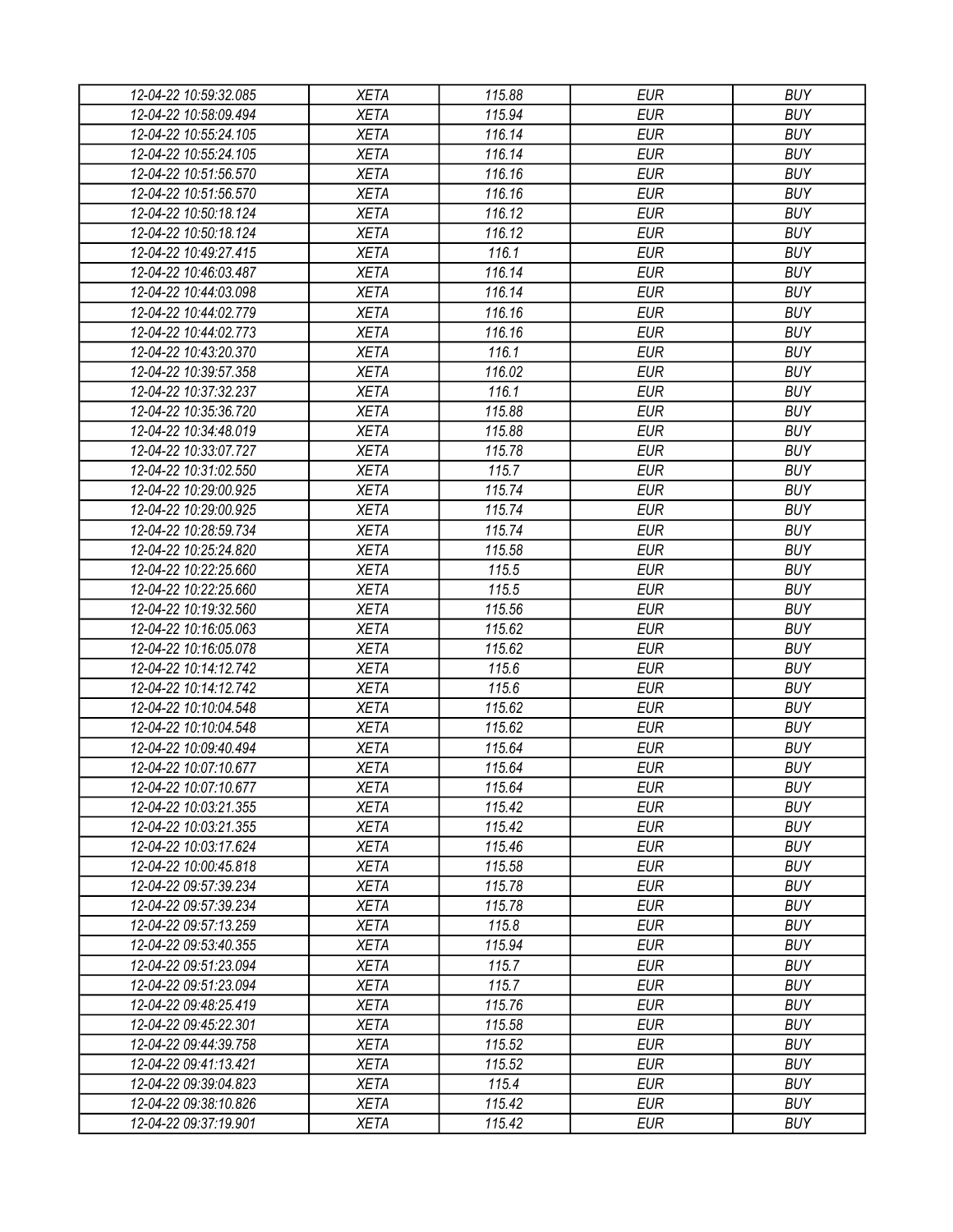| 12-04-22 09:37:19.881 | <b>XETA</b> | 115.42 | <b>EUR</b> | <b>BUY</b> |
|-----------------------|-------------|--------|------------|------------|
| 12-04-22 09:37:19.881 | <b>XETA</b> | 115.42 | <b>EUR</b> | <b>BUY</b> |
| 12-04-22 09:35:41.721 | <b>XETA</b> | 115.28 | <b>EUR</b> | <b>BUY</b> |
| 12-04-22 09:32:39.258 | <b>XETA</b> | 115.04 | <b>EUR</b> | <b>BUY</b> |
| 12-04-22 09:32:39.258 | <b>XETA</b> | 115.04 | <b>EUR</b> | <b>BUY</b> |
| 12-04-22 09:30:10.199 | <b>XETA</b> | 115.22 | <b>EUR</b> | <b>BUY</b> |
| 12-04-22 09:30:10.148 | <b>XETA</b> | 115.22 | <b>EUR</b> | <b>BUY</b> |
| 12-04-22 09:26:12.513 | <b>XETA</b> | 115.12 | <b>EUR</b> | <b>BUY</b> |
| 12-04-22 09:25:44.479 | <b>XETA</b> | 115.12 | <b>EUR</b> | <b>BUY</b> |
| 12-04-22 09:22:48.988 | <b>XETA</b> | 115.32 | <b>EUR</b> | <b>BUY</b> |
| 12-04-22 09:20:51.682 | <b>XETA</b> | 115.14 | <b>EUR</b> | <b>BUY</b> |
| 12-04-22 09:20:51.682 | <b>XETA</b> | 115.14 | <b>EUR</b> | <b>BUY</b> |
| 12-04-22 09:20:51.709 | <b>XETA</b> | 115.14 | <b>EUR</b> | <b>BUY</b> |
| 12-04-22 09:18:16.230 | <b>XETA</b> | 115.04 | <b>EUR</b> | <b>BUY</b> |
| 12-04-22 09:18:16.231 | <b>XETA</b> | 115.04 | <b>EUR</b> | <b>BUY</b> |
| 12-04-22 09:17:53.951 | <b>XETA</b> | 115.04 | <b>EUR</b> | <b>BUY</b> |
| 12-04-22 09:17:53.951 | <b>XETA</b> | 115.04 | <b>EUR</b> | <b>BUY</b> |
| 12-04-22 09:15:17.129 | <b>XETA</b> | 115.08 | <b>EUR</b> | <b>BUY</b> |
| 12-04-22 09:15:17.129 | <b>XETA</b> | 115.08 | <b>EUR</b> | <b>BUY</b> |
| 12-04-22 09:14:58.628 | <b>XETA</b> | 115.1  | <b>EUR</b> | <b>BUY</b> |
| 12-04-22 09:14:58.628 | <b>XETA</b> | 115.1  | <b>EUR</b> | <b>BUY</b> |
| 12-04-22 09:11:37.022 | <b>XETA</b> | 115.08 | <b>EUR</b> | <b>BUY</b> |
| 12-04-22 09:11:37.022 | <b>XETA</b> | 115.08 | <b>EUR</b> | <b>BUY</b> |
| 12-04-22 09:11:36.475 | <b>XETA</b> | 115.08 | <b>EUR</b> | <b>BUY</b> |
| 12-04-22 09:08:15.709 | <b>XETA</b> | 114.64 | <b>EUR</b> | <b>BUY</b> |
| 12-04-22 09:08:15.709 | <b>XETA</b> | 114.64 | <b>EUR</b> | <b>BUY</b> |
| 12-04-22 09:08:15.707 | <b>XETA</b> | 114.64 | <b>EUR</b> | <b>BUY</b> |
| 12-04-22 09:06:17.442 | <b>XETA</b> | 114.8  | <b>EUR</b> | <b>BUY</b> |
| 12-04-22 09:04:43.825 | <b>XETA</b> | 114.78 | <b>EUR</b> | <b>BUY</b> |
| 12-04-22 09:04:25.824 | <b>XETA</b> | 114.78 | <b>EUR</b> | <b>BUY</b> |
| 12-04-22 09:01:59.535 | <b>XETA</b> | 114.78 | <b>EUR</b> | <b>BUY</b> |
| 12-04-22 09:00:09.986 | <b>XETA</b> | 114.6  | <b>EUR</b> | <b>BUY</b> |
| 12-04-22 09:00:09.986 | <b>XETA</b> | 114.6  | <b>EUR</b> | <b>BUY</b> |
| 12-04-22 08:59:32.182 | <b>XETA</b> | 114.66 | <b>EUR</b> | <b>BUY</b> |
| 12-04-22 08:56:43.153 | <b>XETA</b> | 114.56 | <b>EUR</b> | <b>BUY</b> |
| 12-04-22 08:56:43.153 | <b>XETA</b> | 114.56 | <b>EUR</b> | <b>BUY</b> |
| 12-04-22 08:54:47.544 | <b>XETA</b> | 114.52 | <b>EUR</b> | <b>BUY</b> |
| 12-04-22 08:54:47.543 | <b>XETA</b> | 114.52 | <b>EUR</b> | <b>BUY</b> |
| 12-04-22 08:54:39.520 | <b>XETA</b> | 114.56 | <b>EUR</b> | <b>BUY</b> |
| 12-04-22 08:52:13.004 | <b>XETA</b> | 114.42 | <b>EUR</b> | <b>BUY</b> |
| 12-04-22 08:50:35.812 | <b>XETA</b> | 114.22 | <b>EUR</b> | <b>BUY</b> |
| 12-04-22 08:50:35.822 | <b>XETA</b> | 114.22 | <b>EUR</b> | <b>BUY</b> |
| 12-04-22 08:48:11.760 | <b>XETA</b> | 113.88 | <b>EUR</b> | <b>BUY</b> |
| 12-04-22 08:47:31.370 | <b>XETA</b> | 113.86 | <b>EUR</b> | <b>BUY</b> |
| 12-04-22 08:46:59.173 | <b>XETA</b> | 113.86 | <b>EUR</b> | <b>BUY</b> |
| 12-04-22 08:46:35.042 | <b>XETA</b> | 113.9  | <b>EUR</b> | <b>BUY</b> |
| 12-04-22 08:46:35.042 | <b>XETA</b> | 113.9  | <b>EUR</b> | <b>BUY</b> |
| 12-04-22 08:43:44.201 | <b>XETA</b> | 113.8  | <b>EUR</b> | <b>BUY</b> |
| 12-04-22 08:43:44.186 | <b>XETA</b> | 113.78 | <b>EUR</b> | <b>BUY</b> |
| 12-04-22 08:41:08.501 | <b>XETA</b> | 113.98 | <b>EUR</b> | <b>BUY</b> |
| 12-04-22 08:41:08.501 | <b>XETA</b> | 113.98 | <b>EUR</b> | <b>BUY</b> |
| 12-04-22 08:40:07.574 | <b>XETA</b> | 114    | <b>EUR</b> | <b>BUY</b> |
| 12-04-22 08:38:23.104 | <b>XETA</b> | 114.08 | <b>EUR</b> | <b>BUY</b> |
|                       |             |        |            |            |